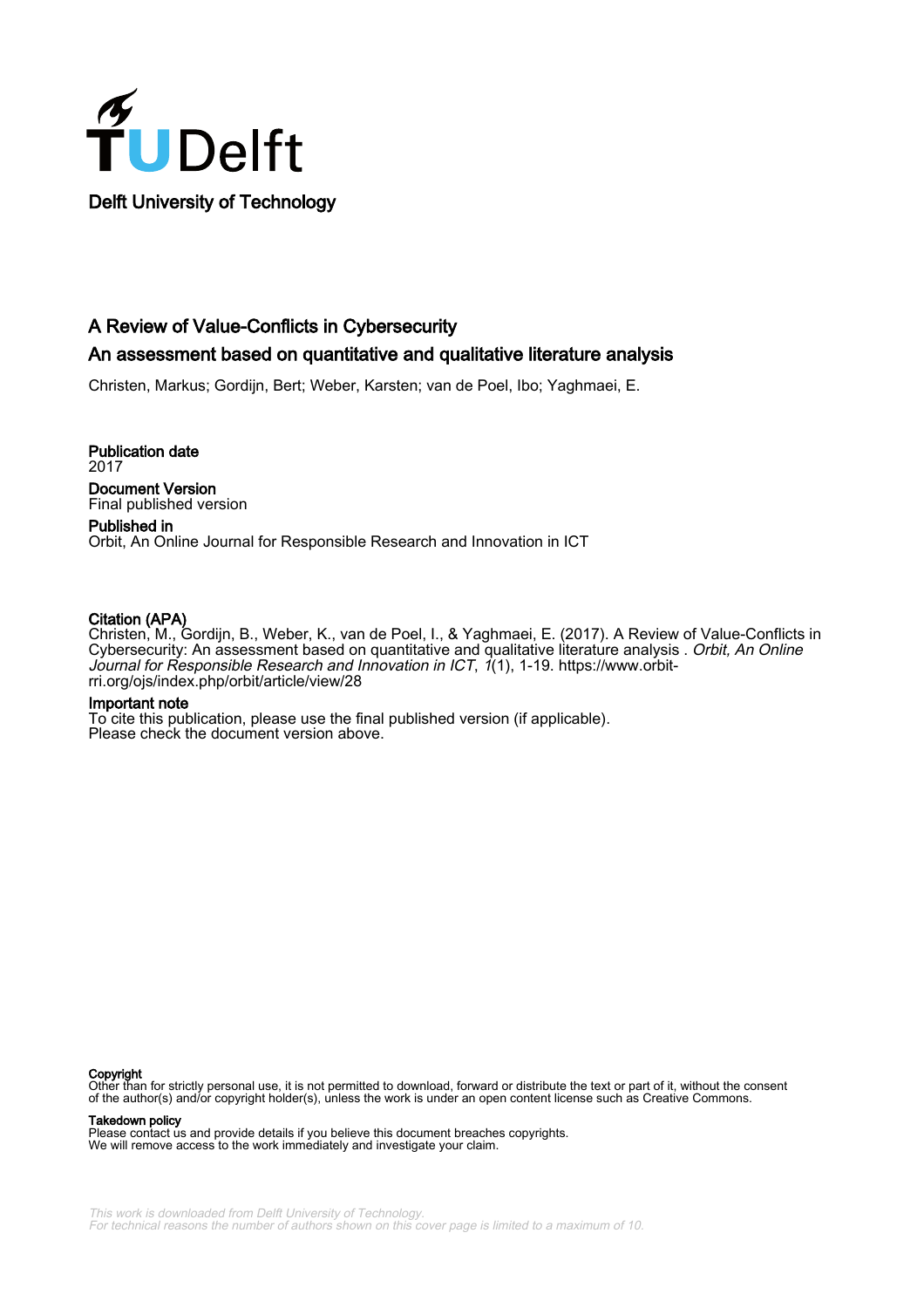

# **A Review of Value-Conflicts in Cybersecurity**

*An assessment based on quantitative and qualitative literature analysis*

Markus Christen University of Zurich

Bert Gordijn Dublin City University

Karsten Weber Brandenburg *University* of Technology

Ibo van de Poel Delft University of Technology

Emad Yaghmaei Delft University of Technology

**Corresponding Author:** Markus Christen christen@ethik.uzh.ch

# **Abstract**

Cybersecurity is of capital importance in a world where economic and social processes increasingly rely on digital technology. Although the primary ethical motivation of cybersecurity is prevention of informational or physical harm, its enforcement can also entail conflicts with other moral values. This contribution provides an outline of value conflicts in cybersecurity based on a quantitative literature analysis and qualitative case studies. The aim is to demonstrate that the security-privacydichotomy—that still seems to dominate the ethics discourse based on our bibliometric analysis—is insufficient when discussing the ethical challenges of cybersecurity. Furthermore, we want to sketch how the notion of contextual integrity could help to better understand and mitigate such value conflicts.

**Keywords**: Cybersecurity, Moral Values, Value Conflicts, Privacy, Contextual Integrity

# **Introduction**

The increasing use of information and communication technology (ICT) in all spheres of modern life makes the world a richer, more efficient and interactive place. However, it also increases its fragility as it reinforces our dependence on ICT systems that can never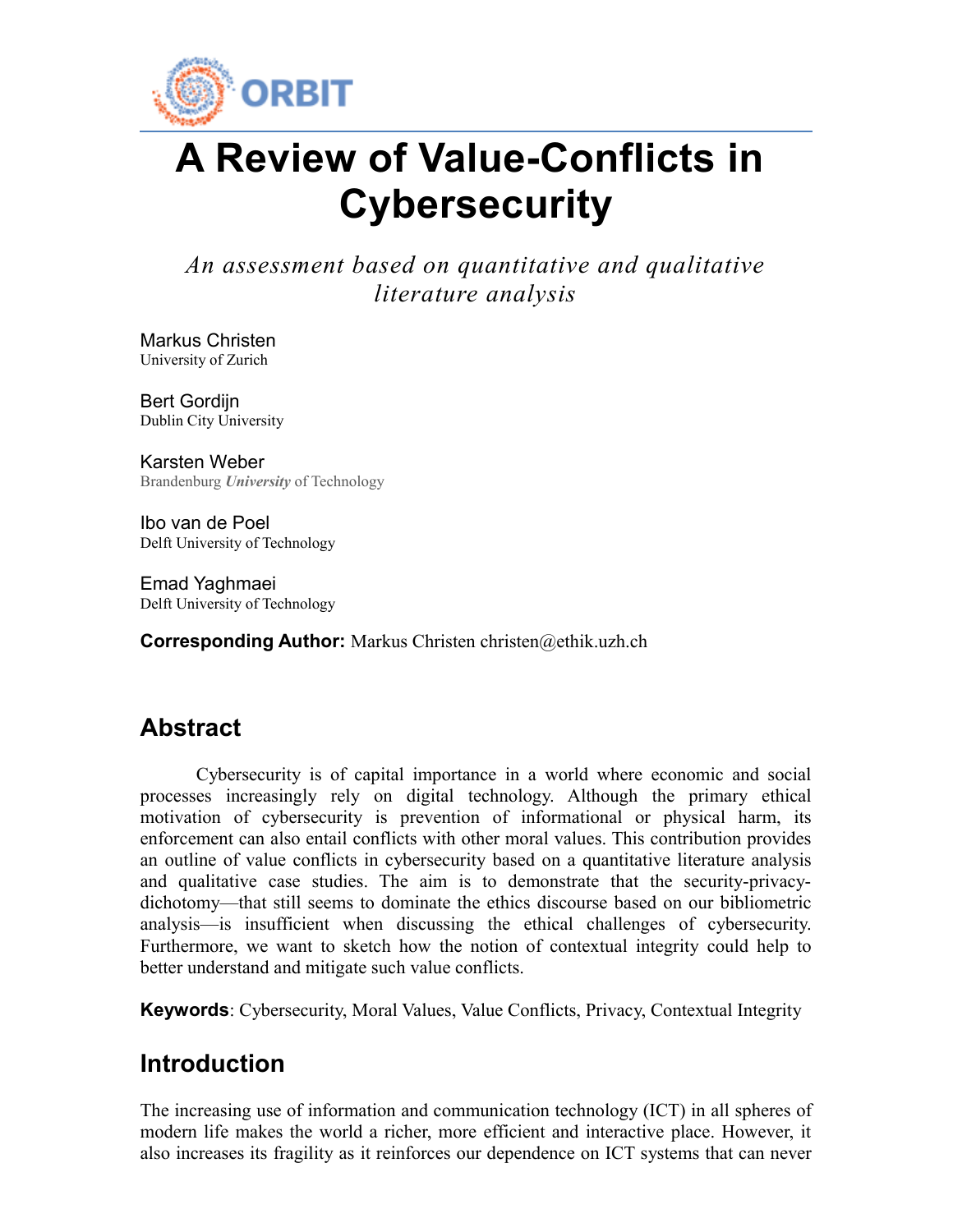be completely safe or secure. For example, it is difficult to keep industries and support systems functioning when there is a significant disruption of computer controls and monitors. Therefore, cybersecurity—the "collection of tools, policies, security concepts, security safeguards, guidelines, risk management approaches, actions, training, best practices, assurance and technologies that can be used to protect the cyber environment, organization and user's assets" (International Telecommunications Union, 2008, p. 3) has become a matter of global interest and importance. Already more than 60 nations have officially published some form of strategy document outlining their official stance on cyberspace, cyber-crime, and/or cybersecurity (Klimburg, 2012; see also https://ccdcoe.org/strategies-policies.html for a more recent estimate). Given that the annual cost to the global economy from cybercrime alone is more than \$400 billion (estimation from 2014; Center for Strategic and International Studies, 2014), the importance of cybersecurity is undisputed. Accordingly, one can observe in today's cybersecurity discourse an almost constant emphasis on an ever-increasing and diverse set of threat forms, ranging from basic computer viruses to cybercrime and cyberespionage activities, as well as cyber-terror and cyberwar (Dunn Caveltry, 2014).

This growing complexity of the digital ecosystem in combination with increasing global risks has created the following dilemma. Overemphasizing cybersecurity may violate fundamental values like equality, fairness, freedom, or privacy. On the other hand, neglecting cybersecurity could undermine citizens' trust and confidence in the digital infrastructure as well as in policy makers and state authorities. In order to increase our understanding of this dilemma, this contribution aims to provide an overview on value conflicts in cybersecurity based on a systematic review on the ethical, legal and technological literature on cybersecurity. In particular, we want to outline that a focus on the opposition of cybersecurity vs. privacy is insufficient for understanding the ethical complexity of cybersecurity. As cybersecurity affects ICT applications in all social domains, an exhaustive review of all value conflicts is not the goal of this paper. Instead, we will discuss some specific examples that go beyond the security-privacy dichotomy.

The contribution is structured as follows. First, we provide a bibliometric characterization of the cybersecurity domain since 1978 and we outline how major themes have developed with a focus on ethical topics. The bibliometric analysis is still ongoing, so we present a set of preliminary results. Second, we discuss in more detail specific examples of value conflicts. Third, based on the examples, we present a preliminary map that outlines the interrelation of (some of) the values that are involved. We also make a suggestion on how the framework of contextual integrity can help to mitigate possible value conflicts. Finally, in the conclusions, we discuss the relevance and limitations of the quantitative approach for creating a "value map" for cybersecurity and we outline the next step in our research endeavor.

Our paper aims to contribute to a better understanding of ethical issues in cyber-security. It emerges from a project funded by the European Commission (CANVAS—Constructing an AlliaNce for VAlue-sensitive cyberSecurity; see www.canvas-project.eu). CANVAS integrates the different perspectives of technology developers, legal and philosophical scholars as well as social scientists from the presupposition that technology development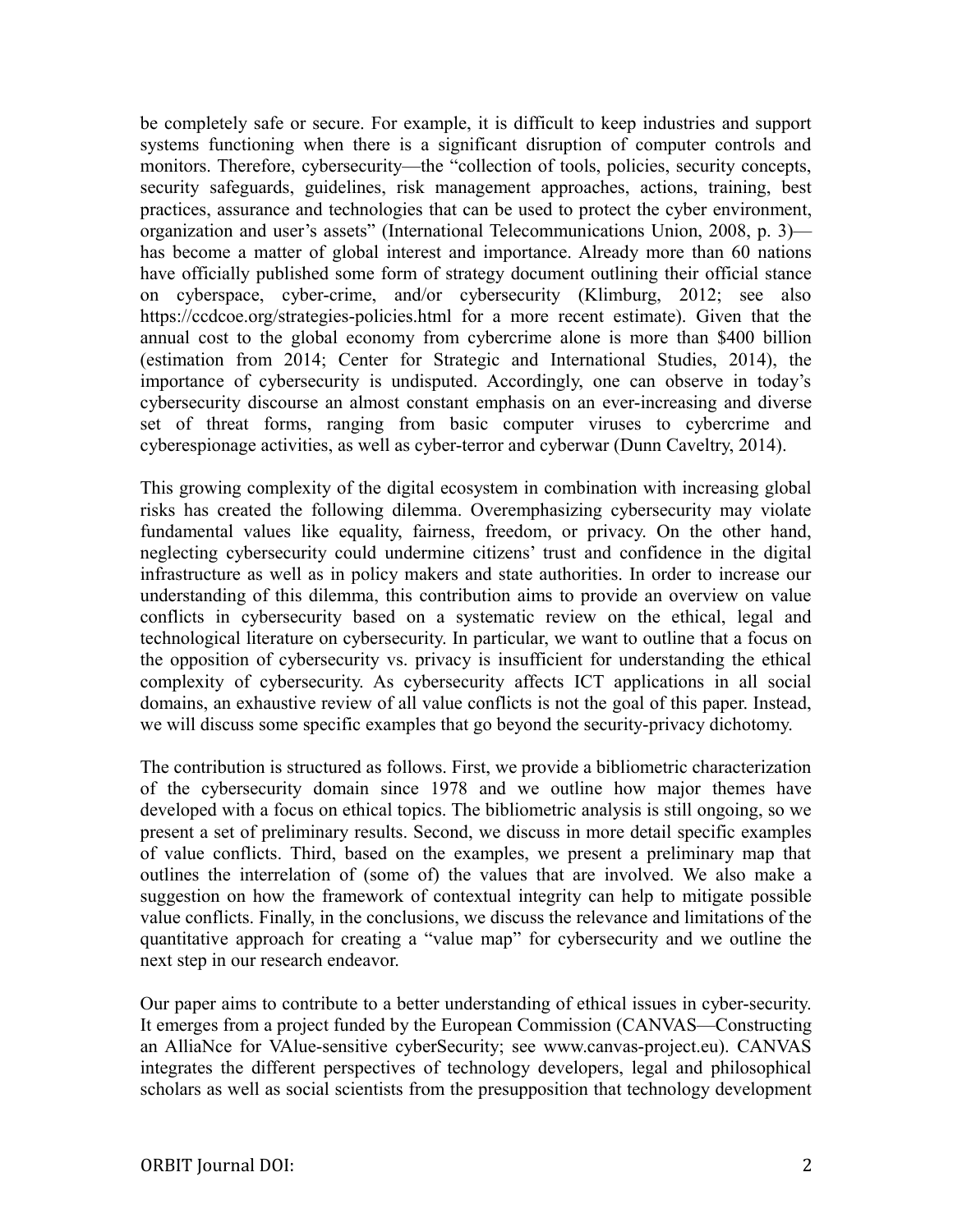in cybersecurity should be value-driven; i.e., should incorporate European values and fundamental rights.

# **A bibliometric characterization of cybersecurity**

For our quantitative study, we identified the literature body on cybersecurity in two databases: *Web of Science Core Collection* (WoS) and *Scopus*. [1](#page-3-0) We used the following methodology for identifying search keywords: In a first step, relying on literature, on the "keyword" function of *Scopus* (the database allows extracting keywords used in a publication body by the authors of publications) and on the cybersecurity experts in the  $CANVAS$  consortium,<sup>[2](#page-3-1)</sup> we identified terms that characterize either general aspects of cybersecurity or specific aspects.<sup>[3](#page-3-2)</sup> We also looked for terms that characterize ethical topics (see below) and terms that characterize the whole body of literature dealing with information technology, computation etc. Latter set is needed to relate the growth of the literature in the cybersecurity domain to an estimate of the overall growth of scientific literature in the domain in which cybersecurity is embedded. Otherwise, an identified growth could just be an indication of an increase in general publication activity. This first step generated 21 keywords groups of up to 92 keywords per group.

In a second step, we assessed the sensitivity of the keywords, i.e. their ability to discriminate as good as possible publications that deal with cybersecurity from other publications that deal with completely different topics. For doing this, for each group, we started with an unambiguous set of terms that likely have a clear reference to cybersecurity (e.g. "cybersecurity or "data security") and we checked how much each term contributes to the number of hits. Terms that had almost no impact on the number of hits (i.e. they contribute less than 0.1% of the detected publications) were excluded. Then, to the remaining set, we added terms that we considered being more ambiguous and we checked which publications additionally joined the set. If more than 20% of the additional publications clearly had no relation to cybersecurity (or the sub-group under investigation) based on a check of the title for the first 50 hits, the keyword was considered too unspecific. This was done sequentially for each keyword and for each

<span id="page-3-0"></span><sup>1</sup> *Web of Science Core Collection* (WoS): https://apps.webofknowledge.com, the search was performed for the category "topics", which searches in title, abstract, author keywords and so-called 'keywords plus' (added by WoS); *Scopus*: http://www.scopus.com, the search was performed for the category "title-abstractkeywords". Date of the search: 22-29/01/2017.

<span id="page-3-1"></span><sup>2</sup> The consortium consists of 11 academic and non-academic institutions as outlined on https://canvasproject.eu/canvas/index.php/what-is-canvas/consortium-partners/

<span id="page-3-2"></span><sup>3</sup> We looked for keywords for the following specific aspects (only a selection of them is discussed in this contribution due to space restrictions): Authentication, Bots, Crime, Critical Infrastructure, Cryptography, Cyber Conflict, Distributed Denial of Service, Defense (means), Forensics, Hacking, Identity Theft, Malware (general and specific), Phising, Spam, Surveillance. This is not a comprehensive list of all issues relevant to cybersecurity. It includes only topics where one can expect to some degree keywords with sufficient specificity (e.g., the notion of "Integrity"—a common goal within cybersecurity—is too unspecific for a search).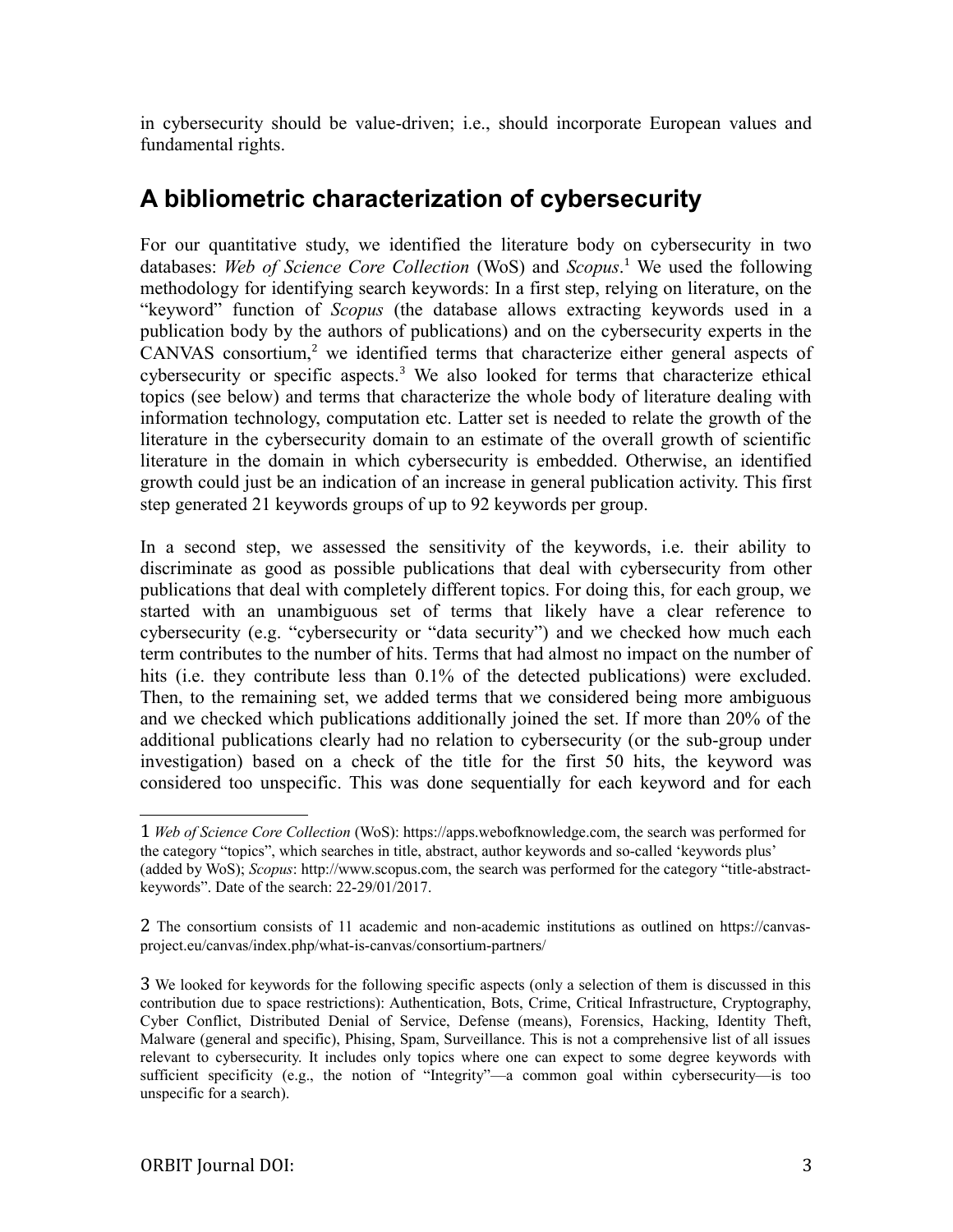aspect under consideration—latter has been done within the set of papers that contain cybersecurity keywords. In this way, the keyword sets  $\text{CYBER}^4$  $\text{CYBER}^4$  and ICT<sup>[5](#page-4-1)</sup> were generated, as well as keyword-sets for the specific aspects (not outlined here due to space restrictions; some examples are described below).

In a first step, we determined the annual growth of the general cybersecurity literature body estimated by CYBER relative to the literature body estimated by ICT. The search was performed end of January 2017 (to ensure that the year 2016 is covered as completely as possible). The result is shown in Figure 1. The basic trend is reproduced in both databases, namely a first peak in 1983, a substantial increase starting in the 1990s and local maxima around 2005, 2009 and 2015. The databases may be further complemented with papers published in 2016 in the next weeks (due to differences in the database curation processes), so the results for the last year should be taken with a grain of salt. Overall, the database *Scopus* includes substantially more cybersecurity papers than *WoS* (266,343 vs. 78,446 papers). This is because *Scopus* includes more conference abstracts and technical journals compared to *WoS*. Such differences are an important reason that bibliometric arguments usually should rely on searches in more than one database.

**Figure 1:** Growth of the cybersecurity literature relative to the publication activity in general ICT, estimated for the databases *Scopus* and *Web of Science Core Collection* (WoS).

In order to better characterize the overall cybersecurity literature body, we looked also to the subject categories to which the papers are attributed.<sup>[6](#page-4-2)</sup> Figure 2 shows the result of this analysis. We find that—compared to the overall ICT literature body—cybersecurity is

<span id="page-4-1"></span>5 The search term included all terms from the set CYBER and the Boolean expression: algorithm\* OR "artificial intelligence" OR "big data" OR "communication system\*" OR comput\* OR cyber\* OR "data mining" OR "data processing" OR "database system\*" OR digital\* OR "e-mail" OR hardware OR "information and communication technolog\*" OR "information management" OR "information processing" OR "information retrieval" OR "information science" OR "information system\*" OR "information technology" OR "intelligent system\*" OR internet OR "machine learning" OR "mobile phone\*" OR "network protocol\*" OR robot\* OR "search engine\*" OR "signal processing" OR smartphone OR "social media" OR "social networking" OR software OR telecommunication OR "virtual reality" OR website\* OR "world wide web"

<span id="page-4-2"></span>6 The subject categories characterize the disciplinary background to which a journal is attributed in which a paper is published; a journal can be attributed to more than one subject category.

<span id="page-4-0"></span><sup>4</sup> The Boolean search expression is: botnet\* OR "computer crim\*" OR "computer security" OR cryptography OR cyberattack OR "cyber attack" OR cyberconflict OR "cyber conflict" OR "cyber crim\*" OR cyberdefense OR "cyber defense" OR cybersecurity OR "cyber-security" OR "cyber security" OR cyberterrorism OR "cyber terrorism" OR cyberthread\* OR "cyber threat\*" OR cyberwar\* OR "cyber war\*" OR "data leak\*" OR "data security" OR "denial of service" OR DDoS OR firewall OR "hardware security" OR "information security" OR "internet security" OR "IT security" OR malware OR "mobile security" OR "network security" OR "non-repudiation" OR "security breaches" OR "security of data" OR "security requirement\*" OR "security software" OR "security system\*" OR "security threat\*" OR "security vulnerabilit\*" OR sigint OR "system security" OR "voting system" OR "web security"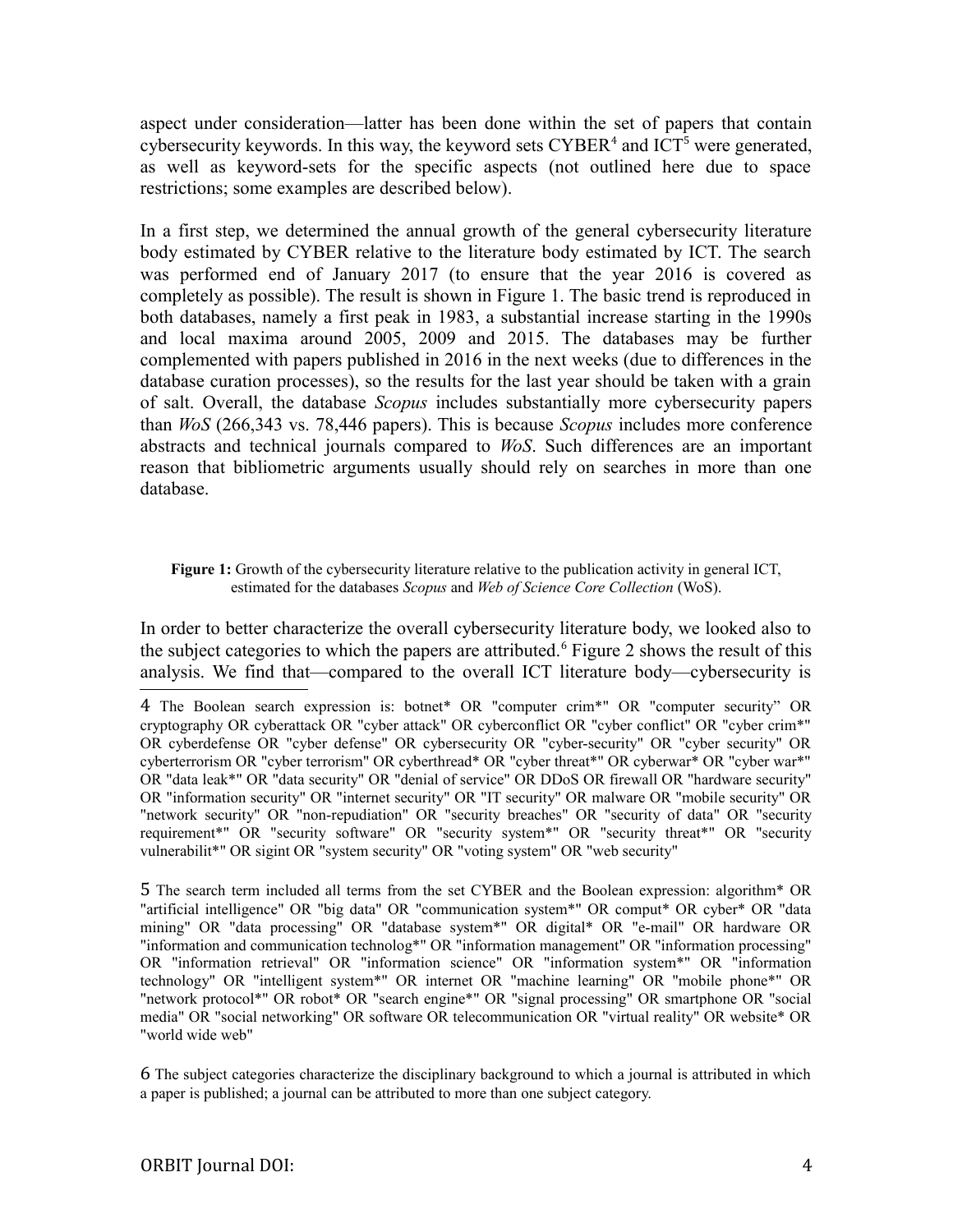more strongly discussed in computer science and engineering; in particular, the application domains "science" (which includes physics, chemistry, geosciences, etc.) and "life sciences" are less prominently represented. Interestingly, the relative weight of social sciences and humanities papers is even a bit larger in the CYBER literature body compared to the ICT body. Furthermore, in both databases, the majority of papers are conference proceedings papers (*Scopus*: 58%, *WoS*: 56%), followed by journal articles (*Scopus*: 34%, *WoS*: 39%); the other categories are negligible.

#### **Figure 2:** Relative fraction of subject categories in the ICT and CYBER literature bodies estimated for the databases *Scopus* and *Web of Science Core Collection* (WoS).

We now present the result for a selection of the various aspects of cybersecurity investigated so far. We estimated the fraction of literature related to cryptography (CRYPTO<sup>[7](#page-5-0)</sup>), cyberwar (WAR<sup>[8](#page-5-1)</sup>), hacking (HACK<sup>[9](#page-5-2)</sup>) and malware (MAL<sup>[10](#page-5-3)</sup>) relative to CYBER, starting in 1991 (due to the low number of papers before the 1990s). The results are displayed in Figure 3. As a general remark, we see that the relative weight of these aspects within the set CYBER is generally larger in *WoS* compared to *Scopus*; the exact reason for this is currently under investigation by us. Qualitatively, however, the trends are similar in both databases. The CRYPTO literature body covers a considerable fraction of CYBER, however its relative importance decreases in time. In contrast, WAR, HACK and MAL show an increase, but at different moments in time. The discourse on hacking starts growing substantially in the 1990s, the discourse on malware in the early 2000s and the discourse on cyberwar in the late 2000s. More subtle differences between the two databases are currently under investigation.

<span id="page-5-0"></span><sup>7</sup> Boolean expression: CYBER AND (certificate OR cryptanalysis OR cryptography OR decryption OR "digital signature" OR encryption OR "perfect forward secrecy" OR "public key infrastructure" OR "zero knowledge")

<span id="page-5-1"></span><sup>8</sup> Boolean expression: CYBER AND ("advanced persistent threats" OR "cyber attack\*" OR "cyber conflict\*" OR "cyber defense" OR "cyber terrorism" OR "cyber threat\*" OR "cyber war\*" OR cyberattack\* OR cyberconflict\* OR cyberdefense OR cyberterrorism OR cyberthread\* OR cyberwar\* OR "digital sabotage" OR espionage OR "information warfare")

<span id="page-5-2"></span><sup>9</sup> Boolean expression: CYBER AND ("amplification attack\*" OR "black hat" OR "bot detection" OR botmaster OR botnet\* OR "bot herder" OR "command and control server" OR "denial of service" OR DDoS OR fastflux OR hacker\* OR hacking OR hacktivism OR "reflection attack\*" OR spoofing OR "script kiddies" OR "white hat" OR "identity theft\*" OR "identity hack" OR phisher\* OR phishing OR spam\* OR vishing)

<span id="page-5-3"></span><sup>10</sup> Boolean expression: CYBER AND (adware OR backdoor OR "browser hijacker" OR "crypto-locker" OR "drive-by" OR dropper OR "exploit kit" OR keylogger OR malicious OR malspam OR malvertising OR malware\* OR ransomware OR rootkit\* OR scareware OR spyware OR trojan\* OR virus\* OR worm\*)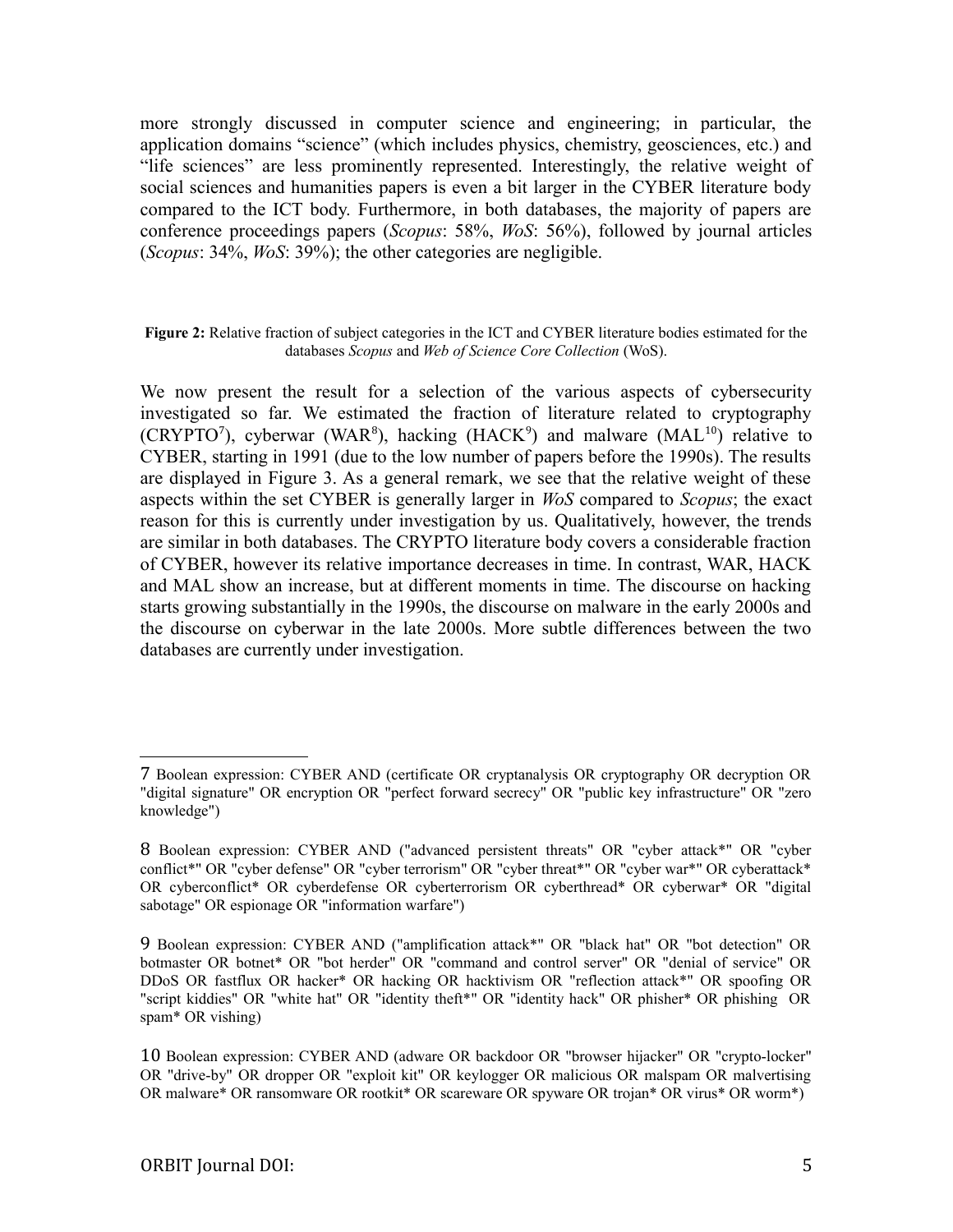#### **Figure 3:** Growth of selected cybersecurity topics estimated for the databases *Scopus* and *Web of Science Core Collection* (WoS).

Finally, we present the results for a selection of topics related to the ethics of cybersecurity. Here, we only compare the temporal development of papers that include the terminology of privacy ( $PRIVAT<sup>11</sup>$  $PRIVAT<sup>11</sup>$  $PRIVAT<sup>11</sup>$ ) compared to papers that include a selection of other value terms (VALUE<sup>[12](#page-6-1)</sup>). Here, we see for the first time conflicting results when comparing the two databases: whereas *Scopus* identifies a downward trend in the PRIVAT literature body, *WoS* identifies an upward trend. A first analysis indicates that this is not due to errors in the search procedure, but refers to differences between the two databases. We are currently investigating possible reasons for this conflicting result. The same holds for the peak in 2012 in *WoS* in the VALUE set, that is not present in *Scopus*. Overall, however, the set PRIVAT is still more than 4 (*WoS*) respectively more than 6 (*Scopus*) times larger than VALUE, indicating that the ethics of cybersecurity is still dominated by the privacy debate.

**Figure 3:** Growth of selected ethical aspects of cybersecurity estimated for the databases *Scopus* and *Web of Science Core Collection* (WoS).

In summary, the results provide a first step in a quantitative description of the cybersecurity literature body. The relevance of these findings for the overall scope of this paper will be discussed in the conclusion.

# **Paradigmatic value conflicts in cybersecurity**

It is undisputed that cybersecurity has an ethical legitimation, because cybersecurity problems have ethical consequences such as economic damage due to loss of data (e.g. stolen data, a form of informational harm) but also physical harm (e.g. when critical physical systems are breached like the electricity grid). Furthermore, confidentiality breaches can violate intellectual property rights or privacy rights, i.e. lead to informational harm (Brey, 2007). However, while most cybersecurity measures aim at preventing harm, they at the same time can cause harm and violate human rights; for instance, by limiting personal freedom in order to counter cyber threats. Furthermore, some specific aspects of cybersecurity raise difficult ethical questions. Examples include the ethics of cyberwar; prominent topics here are to determine what counts as an act of war in cyberspace, how to deal with collateral damage and to determine the possible consequences of cyber-attacks (Rowe, 2008). Other scholars focus on the issue of "ethical hacking", thereby targeting the people who both instantiate the main threat for cybersecurity (by attacking vulnerable systems) and the main opportunity (by identifying weak spots in a system's security like so-called "zero days"). For example, Pike argues

<span id="page-6-0"></span><sup>11</sup> Boolean expression: CYBER AND (privacy OR "data protection")

<span id="page-6-1"></span><sup>12</sup> Boolean expression: CYBER AND (autonomy OR dignity OR equality OR fairness OR justice OR responsibility)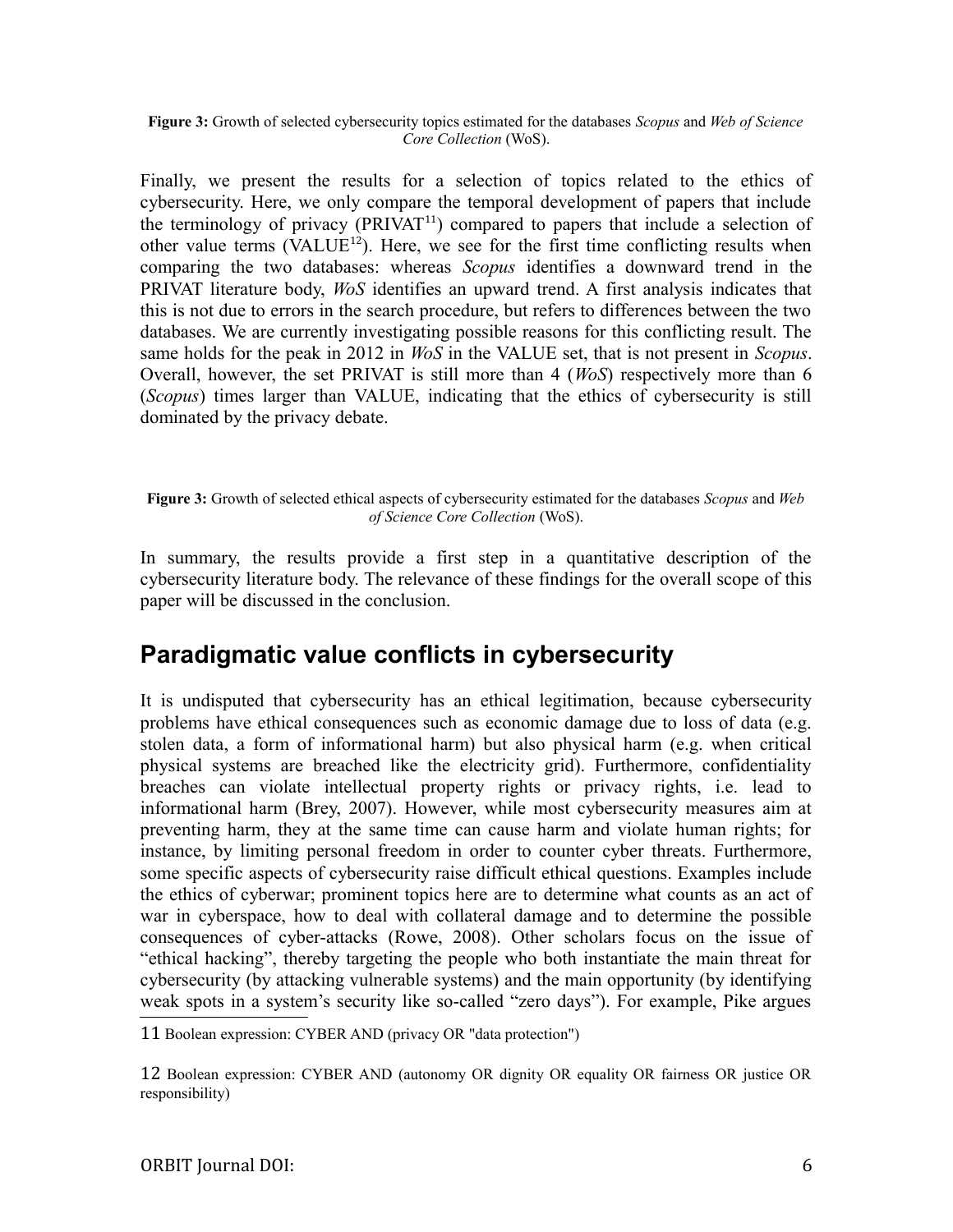that the teaching of ethical hacking (being trained in how to support the protection of systems by knowing their weaknesses) is important to deal with current challenges but that one should be careful with the destructive nature of some of the skills that are taught (Pike, 2013). Related to this problem are ethical consequences of the political economy of cybersecurity. For instance, it is argued that the large sums of money that are paid for finding zero days in software can be incentives for unethical behavior (Egelman, Herley, & van Oorschot, 2013).

In order to provide a more structured introduction into value conflicts in cybersecurity, we will investigate examples of four domains in which ethical issues of cybersecurity can arise: business, health, politics as domains of application of cybersecurity technology, and general issues related to the design of such technologies.

**Cybersecurity value conflicts in business:** The question of how businesses ought to deal with cybersecurity can be analysed from different normative perspectives. Let us have a brief look at four examples. In 1962 Milton Friedman famously claimed that in a free economy "(…) there is one and only one social responsibility of business—to use its resources and engage in activities designed to increase its profits so long as it stays within the rules of the game, which is to say, engages in open and free competition, without deception or fraud" (Friedman, 1982, p. 133). In 1970 Friedman restated his idea in an influential New York Times article: The dominant obligation of managers, according to Friedman, was to look after the interests of their companies' shareholders whilst complying with legal requirements (Friedman, 1970).

In response to Friedman, other normative ideas were developed, stipulating moral responsibilities for business going beyond his fairly minimal requirements. One approach focused on sustainability. In the late 1980s the *World Commission on Environment and Development* chaired by Gro Harlem Brundtland advocated the idea of sustainable development defined as "(…) development that meets the needs of the present without compromising the ability of future generations to meet their own needs" (World Commission, 1987). In the 1990s John Elkington developed an adjusted conception of sustainability for the business sphere taking into account the economic and social dimension in addition to the environmental one. All three together constitute what Elkington calls the Triple Bottom Line (Elkington, 1997).

A second alternative approach towards the moral obligations of business centres on the idea of corporate social responsibility (CSR). Archie Carrol advanced an influential conception whereby CSR is understood as a pyramid having four layers: the bottom layer consists of economic responsibilities, the second layer involves legal requirements, the third ethical obligations, and the top layer includes a philanthropic component (Carroll, 1991).

Edward Freeman advocated a third alternative: stakeholder theory. He defined a stakeholder as a "(…) group or individual who can affect or is affected by the achievement of the firm's objectives" (Freeman, 1984, p. 25). For stakeholder theorists the idea that business has a wide range of stakeholders with certain interests and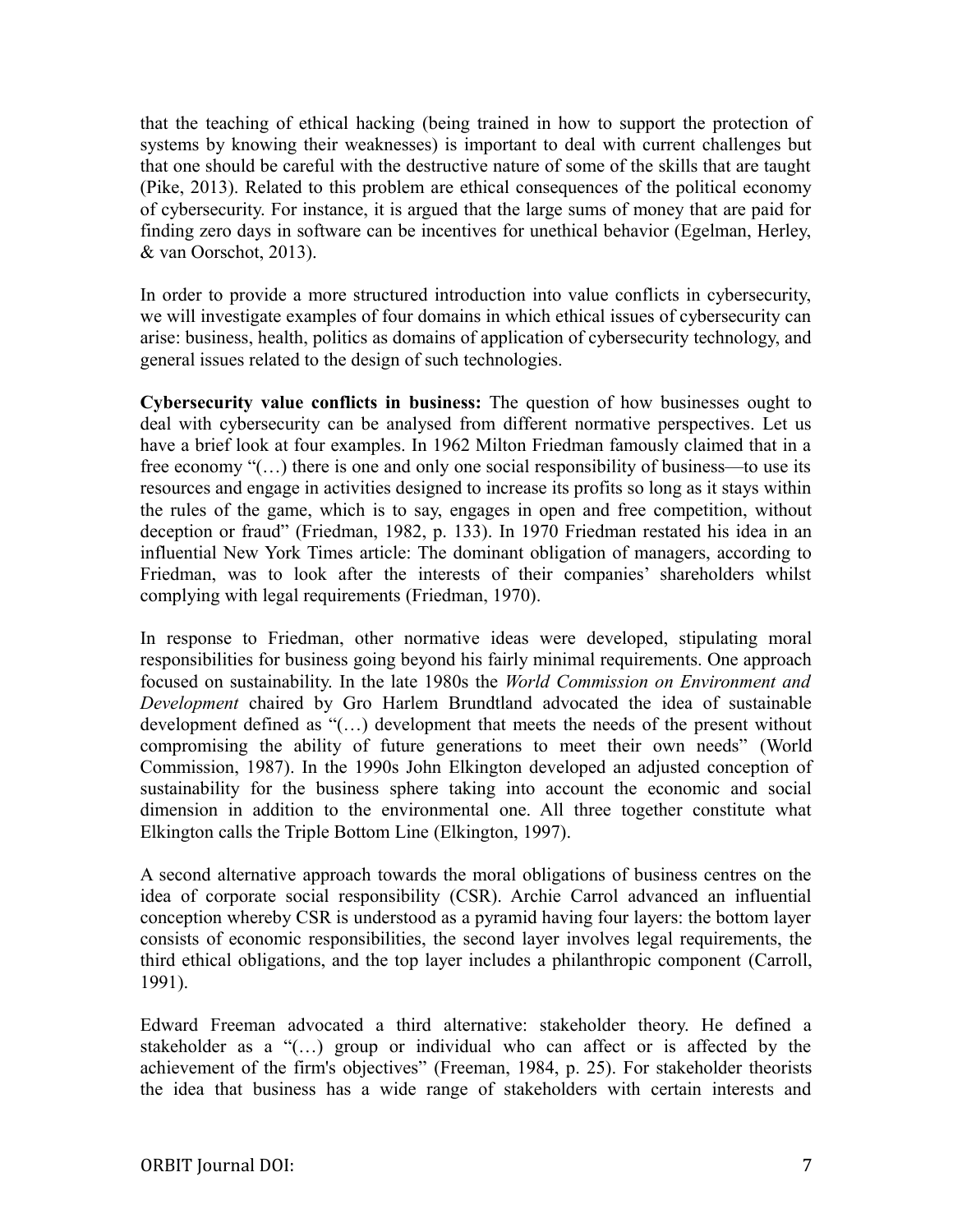entitlements that have to be taken seriously does not only make business sense; it is an ethical requirement as well.

Without going into any thorough normative analysis, we will point out some important examples of ethical considerations based on the above-mentioned four approaches. From Friedman's minimalist point of view, business has an obligation to avoid breaches of cybersecurity as they can easily cause a drop in share value thus harming the shareholders. On the other hand, it is important not to invest a disproportional amount of time and money in cybersecurity, because excessive costs for mitigating cybersecurity risks would negatively affect profitability and thus, again, the shareholders' interests. Since corporations' main moral obligations concern their shareholders it is important to come up with the most efficient methods to reduce the most probable cyber risks.

The idea of the Triple Bottom Line introduces additional normative considerations. Let us exclusively concentrate on economic sustainability broadly understood, i.e. the longterm survival and maintenance of the context in which business flourishes. If we accept that corporations should contribute to economic sustainability thus understood, this would imply more stringent obligations to stress cybersecurity even for those companies that have no particularly enhanced short-term risk profile (because they do not deal with sensitive data or critical infrastructure, for example). We could make the argument that they should nevertheless contribute to herd immunity thus lowering long-term cyber risks for the economic infrastructure as a whole. Thus, a long-term systemic and collectivist risk management approach emerges instead of the individualized and short-term approach associated with Friedman's perspective.

Carroll's CSR model introduces ethical responsibilities "to do what is right" (p. 42) and "to avoid harm" (p. 42) over and above exclusively economic and legal responsibilities (that had arguably already been stipulated by Friedman, albeit in a somewhat diluted fashion). This opens up pathways for yet other arguments. Consistent with Carroll's ethical responsibilities, for example, it could be argued that even if cyber threats would not pose any economic risk and absent any legal requirements (e.g. a strong monopoly in a low regulation developing country), it would still be imperative to rigorously protect sensitive customer data to avoid information related harm.

From a stakeholder theory perspective, finally, a complex web of ethical considerations materializes. On the one hand, customer protection demands strong cybersecurity. Yet this should not lead to disproportional security measures reducing the freedom and autonomy of employees in an effort to identify 'malicious insiders' and exclude all internal threats to cybersecurity. Both customers and employees are important stakeholder whose rights and interests ought to be taken into account. Similar value conflicts arise when looking at reporting security breaches and data leaks. Whilst public notification might harm shareholders in the short term, it might benefit society in the longer term. Again both the shareholders and the community at large are legitimate stakeholders that both ought to be considered. As cybersecurity challenges for business are likely to increase for the foreseeable future, it is imperative to thoroughly analyse the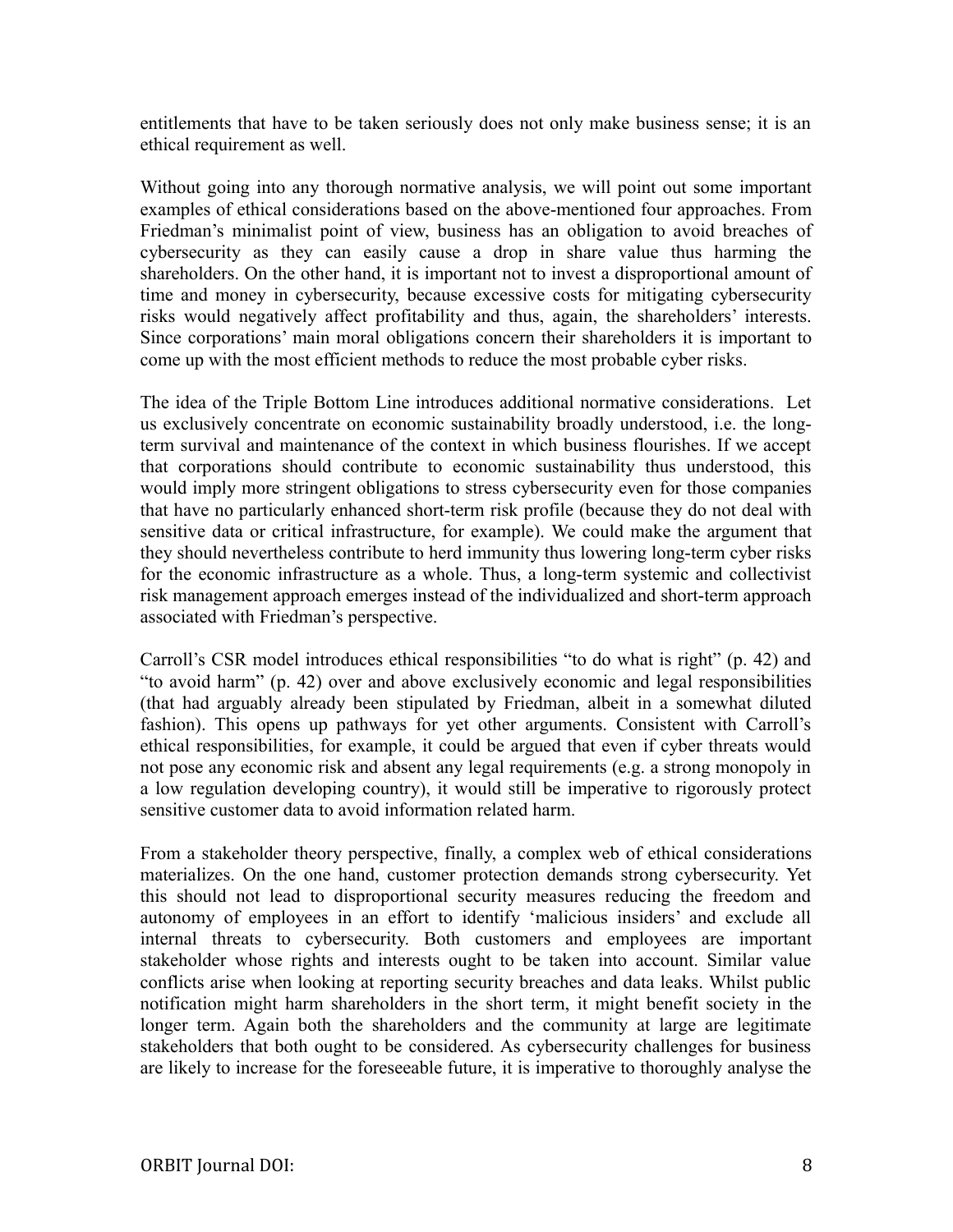relevant normative considerations in order to strike a good balance between competing values.

**Cybersecurity value conflicts in health:** Conflicts with regard to cybersecurity in health are often related to privacy and data protection, i.e. securing health data against unauthorized access. However, there are other types of conflicts. For instance, reaching a high level of cybersecurity might be very costly and therefore, only a small amount of people might be able to afford strong cybersecurity. Cybersecurity also might contradict usability and accessibility.

These problems can be demonstrated with the paradigmatic example of the German eHealth Card (eHC): "As part of the German health-care reform, the current health insurance card is being upgraded to an electronic health card. On it, data on patient investigations, drug regulations, vaccinations and emergency data are stored. The aim is among other things to improve medical care and the prevention of drug incompatibilities and duplication of investigations" (Jürjens & Rumm, 2008). Initially, it was planned to disseminate the eHC to every person insured through the German health insurance system. However, due to strong opposition from various stakeholders, only at least 10 per cent of insured person should receive an eHC (Fox, 2010). Furthermore, due to security considerations concerning data protection some of the functions (electronic prescription and electronic health record; the latter can be used on a voluntary basis) of the eHC were not realized. Particularly German physicians are quite skeptical with regard to the eHC, since it is feared that its deployment will cause huge costs and will increase the workload of physicians and health care personnel. At the same time, the benefits, e.g. in terms of security, are less clear: "The efficiency of the system is considered as critical by the physicians, particularly in terms of data security and potential misuse of data. The primary concern of the physicians is the unauthorized access of a third party to stored data." In addition, "[r]egarding the introduction of the eHC to date, most physicians have criticized the very opaque communication and poor instruction on the subject" (Wirtz, Mory, & Ullrich, 2012). From the point of view of at least some stakeholders, it seems not to be satisfactory to only claim, for instance by state authorities, that cybersecurity and efficiency can be increased—more information is requested. Given the existing literature regarding security issues of the German eHC, many of the concerns that were mentioned by physicians seem to be correct (Sunyaev, Leimeister, & Krcmar, 2010; Winandy, 2010).

The deployment of the German eHC and similar ICT infrastructures in other countries might also be accompanied with potential discrimination. Due to security considerations, e.g. to protect medical data against misuse and unauthorized access, such infrastructures employ encryption and password protection of sensitive data. Laur mentions "[w]hile some people have already difficulty remembering a PIN (especially elderly and disabled people), having many more passwords that are intended to protect them could put them at risk of disclosure, loss or stealing" (Laur, 2015). Although Laur refers to electronic health records in general, the problem also applies to the German eHC in particular. The security measures employed in the case of the eHC are not designed in a way the idea of universal design and general accessibility is demanding. This raises questions regarding social justice and equality. It is quite likely that the affected stakeholders will create their own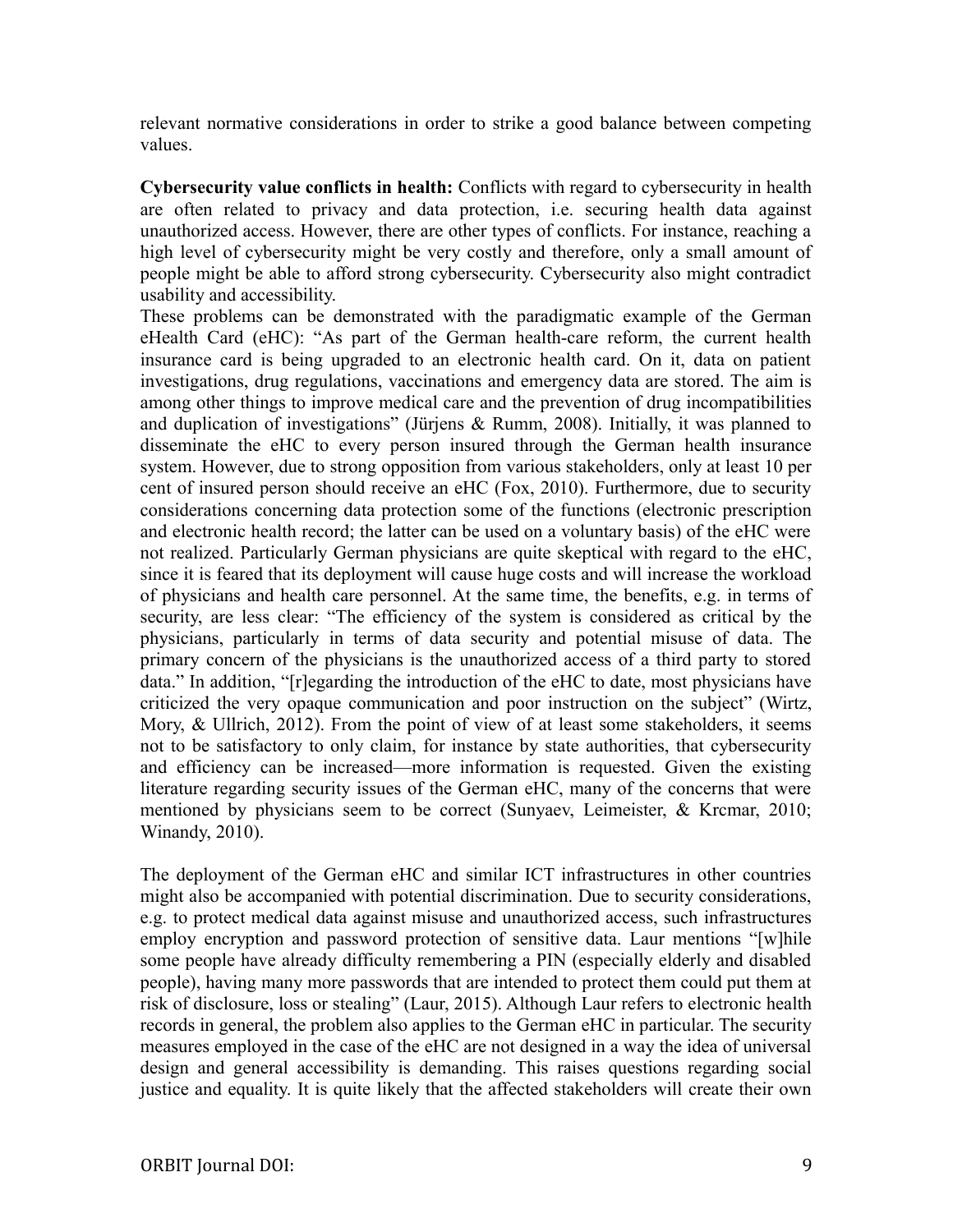work-arounds, for example by writing passwords or PINs on the eHC or by disclosing them to health care personnel, which certainly will reduce their level of data protection, privacy and security with regard to their medical record. In other words, cybersecurity measures that shall protect medical information of citizens but are ill constructed from a usability point of view, force at least some parts of the population to act in a way that reduces their security.

To sum up, at least the example of the German electronic health card and probably other instances of such cards or electronic health records show that cybersecurity can be in conflict with other values than privacy. In the above-mentioned cases, we see conflicts with regard to usability and accessibility, social justice and equality. Moreover, increasing cybersecurity almost always causes economic burdens which might not be fairly distributed.

**Cybersecurity value conflicts in national security:** Value conflicts with respect to cyber security in the political domain are regularly phrased in terms of security versus privacy, but at closer inspection they are often more complicated. Take for example the discussion about end-to-end encryption in *WhatsApp*. Governments and security agencies have argued that they need to be able to access such encrypted communication for security reasons, e.g. to be able to early detect possible terrorist attacks. Opponents of such access by governments and security agencies do not only point at privacy considerations, but also at the fact that encrypted communication that cannot be accessed by governments and their agencies might be important for the democratic process, and that it enables opposition movements in countries with totalitarian or suppressive regimes.

A similar issue has arisen in relation to the *Tor* network. "Tor is free software and an open network that helps … defend against traffic analysis, a form of network surveillance that threatens personal freedom and privacy."[13](#page-10-0) The networks operates as "a group of volunteer-operated servers that allows people to improve their privacy and security on the Internet."<sup>[14](#page-10-1)</sup> In the aftermath of the hacking of the Democratic Party during the US elections, it turned out that a Dutch private *Tor* server had probably been used in the hacking.[15](#page-10-2) The Tor server was owned by Rejo Zenger, A Dutch *Bits of Freedom* employee. *Bits of Freedom* describes itself as "the leading Dutch digital rights organization, focusing on privacy and communications freedom in the digital age".<sup>[16](#page-10-3)</sup> While Zenger recognized that *Tor* servers can be misused by hackers, and are in that sense a threat to cybersecurity, he believes that this is a price worth paying, not only for reasons of privacy but also because these servers may be crucial for whistle blowers to

<span id="page-10-0"></span>13 See: https://www.torproject.org/ - Accessed 28/01/2017.

<span id="page-10-1"></span>14 See: https://www.torproject.org/about/overview.html.en - Accessed 28/01/2017.

<span id="page-10-2"></span>15 See: http://nos.nl/artikel/2151234-tor-helpt-hackers-maar-ook-klokkenluider-stoppen-heeft-geenzin.html - Accessed 28/01/2017.

<span id="page-10-3"></span>16 https://www.bof.nl/home/english-bits-of-freedom/ - Accessed 29/01/2017.

ORBIT Journal DOI: 10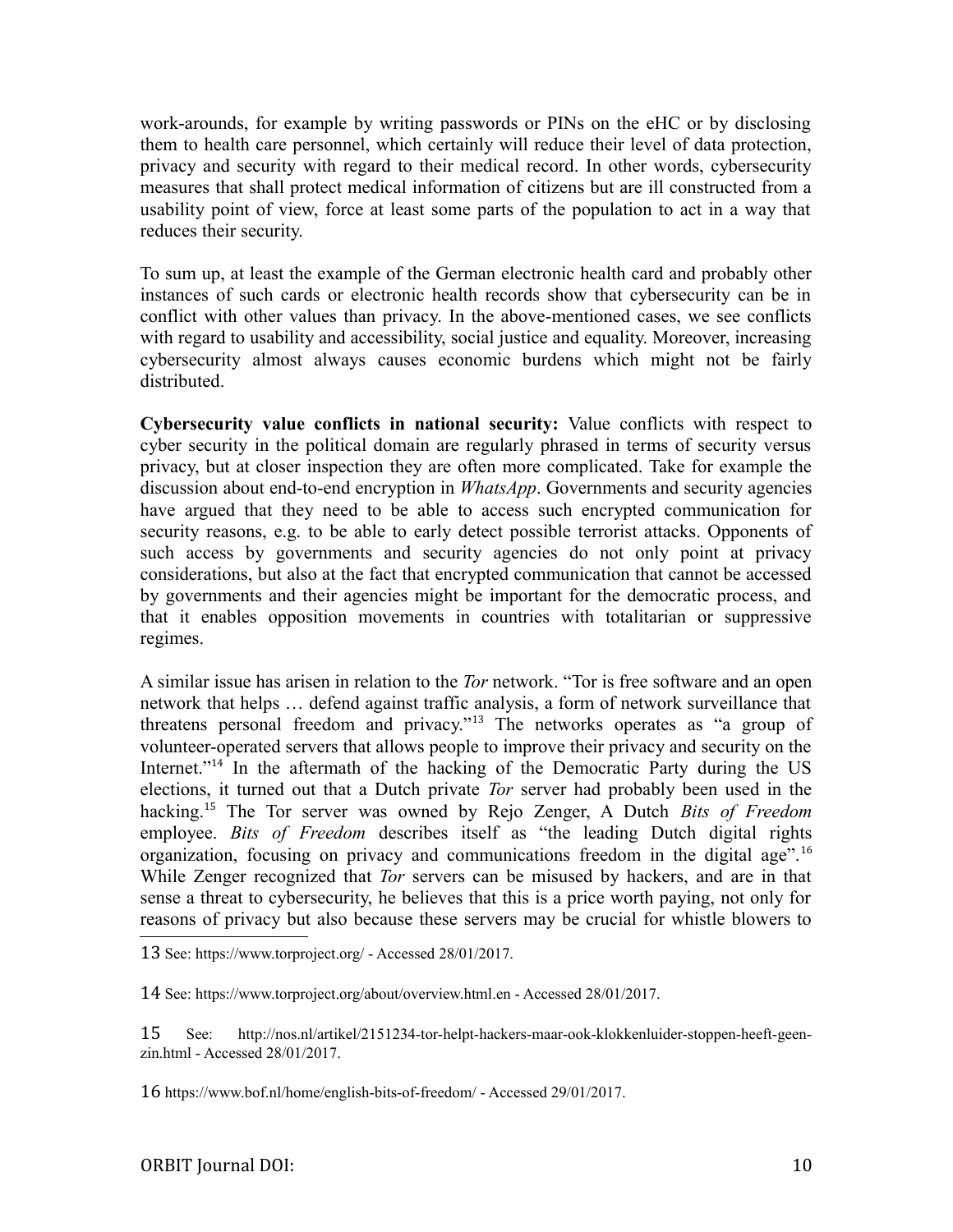reveal abuses. Again, the value that is at stake here is not just privacy but also a range of civil liberties that are seen as crucial for democracy and the democratic process.

Another example is profiling. In this case, values like non-discrimination and absence of bias are at stake and are potentially conflicting with security. In profiling, people are approached, judged or treated in a certain way because these have characteristics that fit a certain profile and that are associated with certain other traits (i.e. traits other than by which they are identified as belonging to the profile). Profiling is used for a wide range of purposes. It may be used by the police or security agencies to find criminals or terrorists; by airports to decide who to check more carefully, by (internet) companies to target certain consumers, by banks in deciding who to give a loan (and against what percentage). As these examples already suggest sometimes profiling serves security objectives. At the same time, profiling may inflict all kinds of undeserved harm on people, from nuisance to false accusations to even, in extreme cases, imprisonment of innocent people. Although profiling may involve privacy violations, because personal information is gathered to fit somebody into a profile, the main issue at stake is not privacy. Rather the issue is that a generalization is made based on limited information about a person. This generalization is based on statistical information about a group to which a person belongs while, due to its probabilistic nature, this information may say nothing about that particular person. Profiling may lead to stereotyping and discrimination. For example, the use of facial recognition technologies by the police and security officers has led to such concerns. Some studies suggest that facial recognition cognition algorithms are less accurate for certain social groups or races (Klare, Burge, Klontz, Vorder Bruegge, & Jain, 2012), which may lead to racial bias in their use (Garvie, Bedoya, & Frankle, 2016; Introna & Wood, 2004).

Another value issue that might arise due to the collection of data by certain organizations for security reasons and that is not completely covered by privacy is the creation of power imbalances. Economic monopolies or oligarchies are often considered undesirable, and in democracies, balancing the (political) power between citizens and their government is an important concern. Maintaining certain power balances is therefore considered important by many for a healthy economy and for democratic politics. What seems to be less recognized is that in the information age, the possession of information about others and their behavior is increasingly a source of power. This also means that organizations that collect or possess large amounts of (personal) data may have increasingly power over other actors, which may lead to the disruption of existing power balances and the creation of new power imbalances. This applies to companies like *Google* or *Facebook* that collect large amounts of data about users and consumers, but also to governments and security agencies that may collect large amounts of data about citizens—and to providers of cybersecurity technologies as well, as they activities may involve the access to highly sensitive data. It should be noted that the accumulation of large amounts of data in the hands of a few may lead to new power imbalances and may be problematic even if such data is anonymized, or if people have given their informed consent for the collection, storage and use of their data. This means that even if privacy concerns are properly addressed, the accumulation of large amounts of data in the hands of a few may be considered problematic for economic as well as political reasons.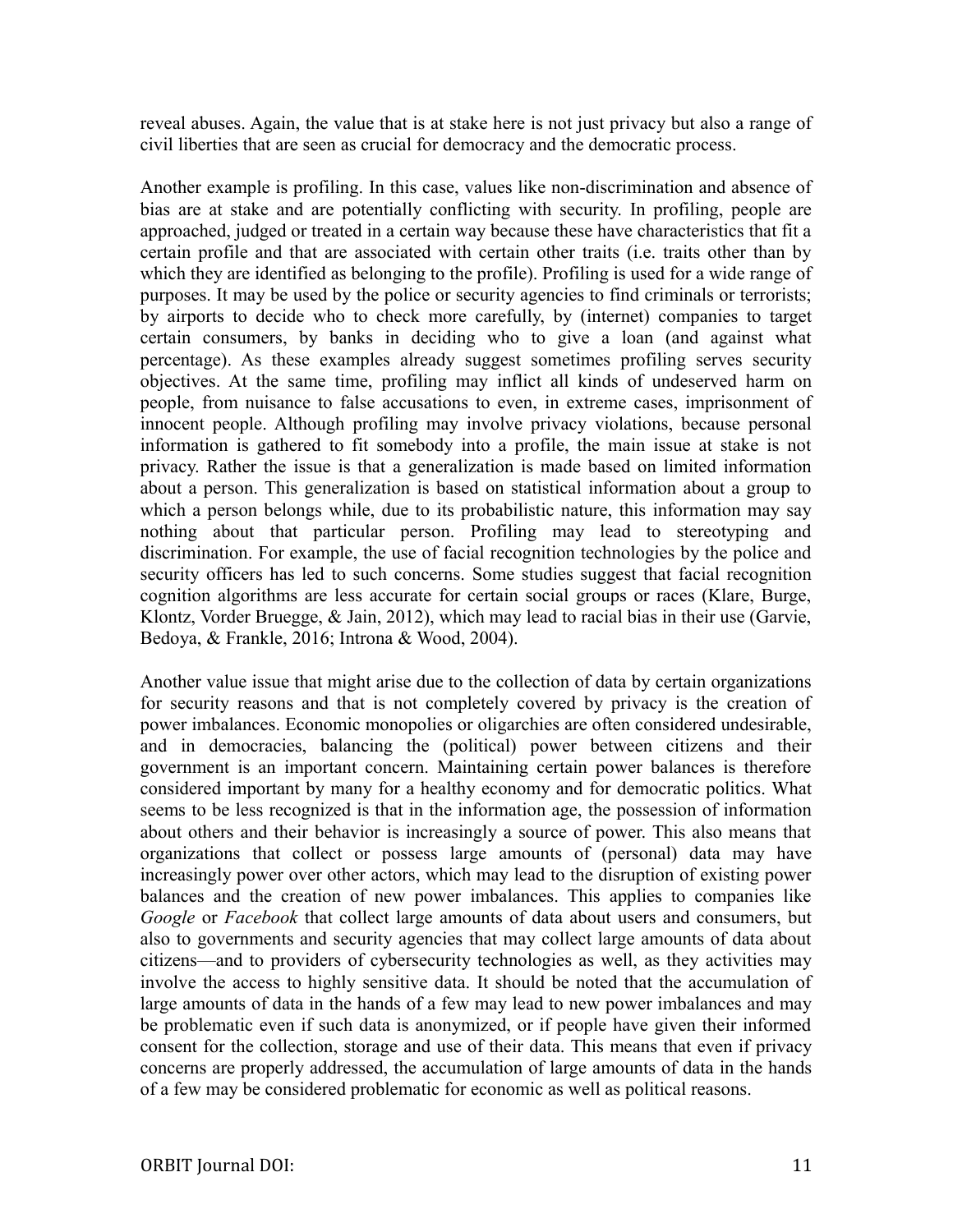**Value conflicts in cybersecurity design processes:** Cybersecurity field offers opportunities for security service providers to be responsive to secure digital ecosystem but it must also challenge them to ensure that such opportunities are taken to reflect the need of embedding fundamental values in innovative security services and products. This mainly happens under Research and Development (R&D) initiatives of these companies to address real-world cyber-security threats and scenarios in addition ensure trust and confidence among their clients. Hence, security service providers must continue to build and protect their clients, their user machines, engage different stakeholders including businesses and customers to reflect their technical, political, social and ethical values and concerns, and respect functional values upon which our society was built on e.g. autonomy, equality, fairness, freedom and responsibility (Van den Hoven, 2008). They should then not only focus on the security vs. privacy dichotomy, but also highlight any other linkages between the core value of security in cybersecurity to other social and ethical values in order to understand the ethical problems of cybersecurity. To fulfill so, they need to address pro-actively future threats that come with the emergence of the next generations of technologies and services (e.g. IoT, 5G, etc.). But how can we make sure the R&D of security service providers today will meet the needs and requirements of tomorrow? How can we make sure relevant social and ethical values will be incorporated into the security service providers' R&D? The discussed issues are solved when security service providers understand their security initiatives consequences.

Some security service providers may detect an intrusion attempt through their independent security labs. The question is how aggressively they should block and stop an intrusion attempt. In most cases, a trade-off is seen as they could block a bit or aggressively in contrast. From a customer point of view, the rate of detection over the collection of files could be against the positive rate. Security vendors have then two choices: either apply for high intrusion detection rate or apply high positive rate. Choosing either of those choices has economic implications for customers, and has an impact on their fairness levels. In addition, cybersecurity operators (such as ICT security software providers) have considerable access power to the computer systems of their customers, which involves privacy risks, including the possibility of wrongly accusing an employer of the customer to be responsible for a certain cyber threat. The right split between the rate of detection and the positive rate is absolutely a subjective issue and depends on the specific context. For instance, a military environment comparing a health sector environment might ask a higher positive rate instead of only detecting data, and as this request fulfills by security service providers, one can argue different fairness level within different cyber space environments.

Another example is, when security vendors collect data from user machines, where they need to have user consent for different activities. In fact, security service providers ask their clients to fill out the consent forms and clients literally accept relevant consent forms. The question here is to what extent security service providers need to give their clients access to systems. Here is a value conflict between security measures and their impacts on customer' access. More control from customers cause less control by security service providers, in turn revealing more sensitive information. Hence, the level of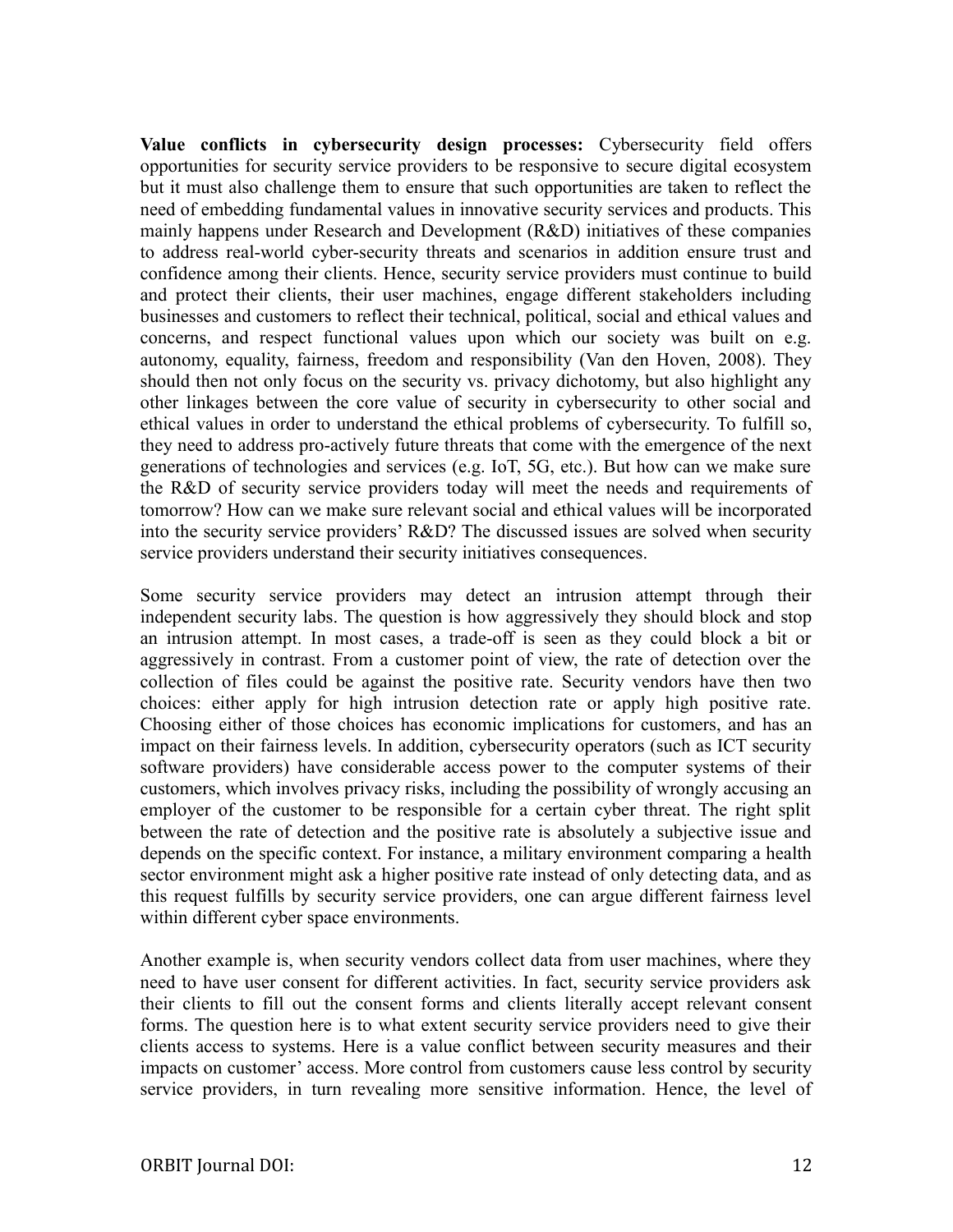customer' access to user machines and digital infrastructure, which can involve discrimination (Custers, Calders, Schermer, & Zarsky, 2013), is twined to the security level. Hence, this value conflict between security and discrimination also must be taken into account within security service providers' R&D.

Accordingly, security service providers' R&D must also address social and ethical values rather only security while they take appropriate security measures. This is essential for the maintenance of critical societal or economic activities in different sectors (e.g., energy, transport, banking, financial services, health, and digital infrastructure).

# **Mapping and evaluating value conflicts in cybersecurity**

However, how can cybersecurity service providers get a reasonable understating on the values involved in cybersecurity problems? Our suggestion is to provide a map on how key aspects of cybersecurity activities positively or negatively affects those values. Figure 4 shows a first draft of such a map based on values discussed in the previous sections. The map shows that cybersecurity is directly related to harm prevention values —both information harm (e.g., caused through disclosure of personal information) or physical harm (e.g., preventing damage on the critical infrastructure). Harm-prevention is supporting for a set of other important values such as privacy or personal freedom. However, cybersecurity measures usually involve some degree of monitoring, cause economic costs and require personal efforts. Those elements usually have negative impact on a whole set of values: Economic costs raise problems of resource allocation that can be in conflict with notions of social justice of equality. Personal efforts needed is confronted with the problem that individuals differ with respect on possessing the necessary (e.g., cognitive) resources. Surveillance not only increases the risk of discrimination and privacy violation; false negative results also can directly impact a core value cybersecurity usually upholds, namely preventing information harm (e.g., because the accused employee loses reputation). The problem is further complicated by the possibility that some values may be in a conflicting relation as well. Personal freedom can counteract social justice, requiring some kind of balancing—exemplified by John Stuart Mills famous quite in *On Liberty*: "The only freedom which deserves the name, is that of pursuing our own good in our own way, so long as we do not attempt to deprive others of theirs, or impede their efforts to obtain it."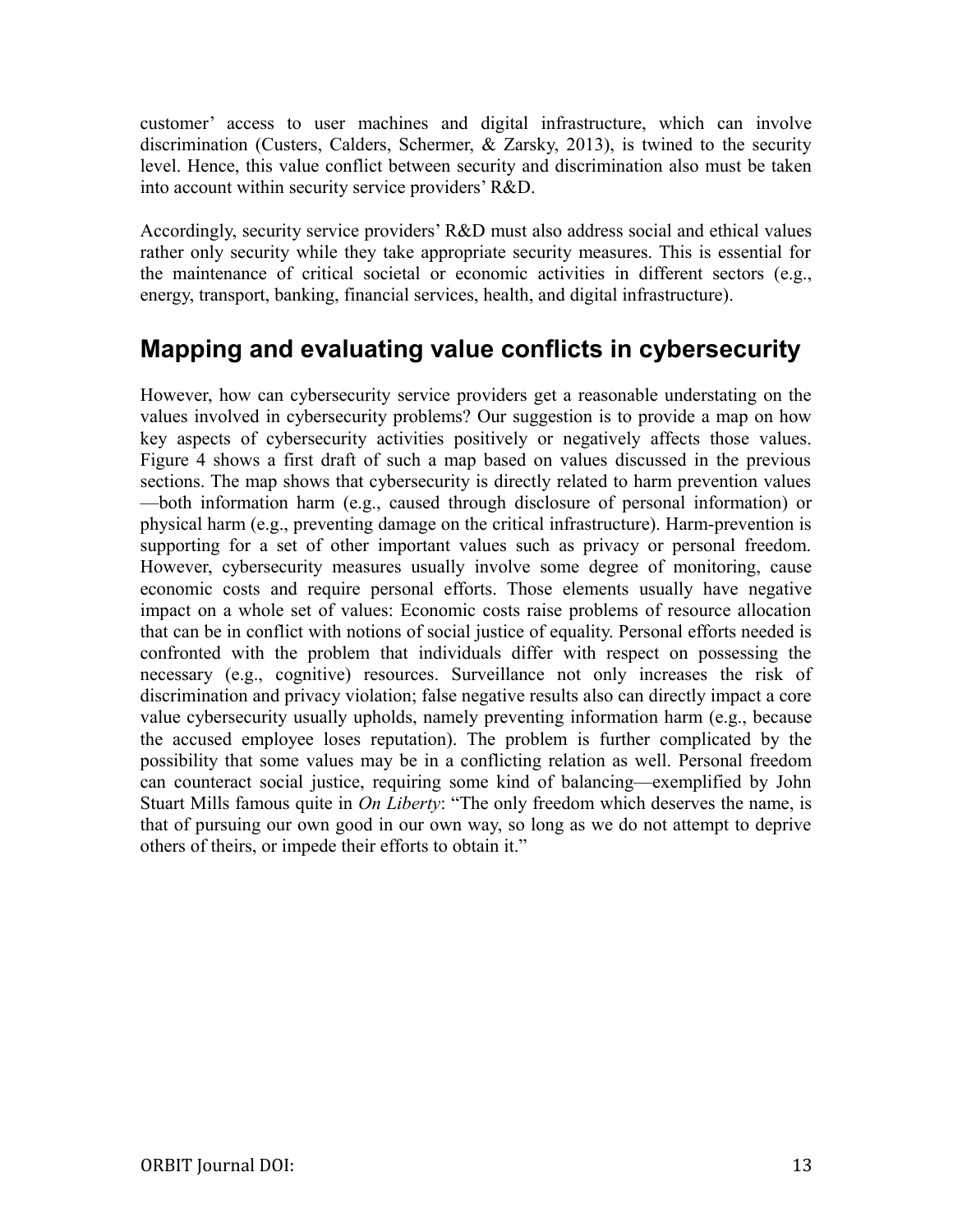

**Figure 4:** Outlining a first draft of a map on value conflicts in cybersecurity. Arrows with continuous lines show positive (i.e., supporting) relations, whereas arrows with dotted lines show conflicting relations (the map does not show all possible relations). Orange squares refer to values.

So, how can a map help to mitigate these conflicts? For doing this, it is important to recognize that the context strongly influences the framing of those value conflicts. By "context", we do not refer to the details of each single case, but to the notion of "contextual integrity", that emphasizes the importance of distinct social spheres and context sensitive norms in data flows (Nissenbaum, 2004). Contextual integrity forms a main moral reason for data protection (Van den Hoven, 2008); it is legally expressed in terms of purpose specification, use limitation, and data minimization. Contextual integrity refers to the fact that the human environment is structured in social spheres that provide important reference points for human beings. Humans expect to be treated differently in a family context compared to, for example, in a governmental organization. They accept inequality in treatment in the economic sphere that they would not accept in the health, legal or education sphere. Thus, the interpretation of moral values such as justice or autonomy, and the rules related to these values—for example in the case of justice different allocation rules such as "an equal share for everyone" compared to "sharing ac-cording to needs"—differ along these social spheres. The analysis of value conflicts in cybersecurity will have to consider such context effects.

The following example might be useful for explaining the role of contextual integrity. Let us assume that a cybersecurity service provider has considerable access to a computer network of a customer for allowing intrusion detection. In performing its monitoring task, the cybersecurity provider detects suspicious activities within the company computer network that might indicate that some employees of the company are actually involved in offensive cyberattacks against some other target, i.e., the company is not a victim of an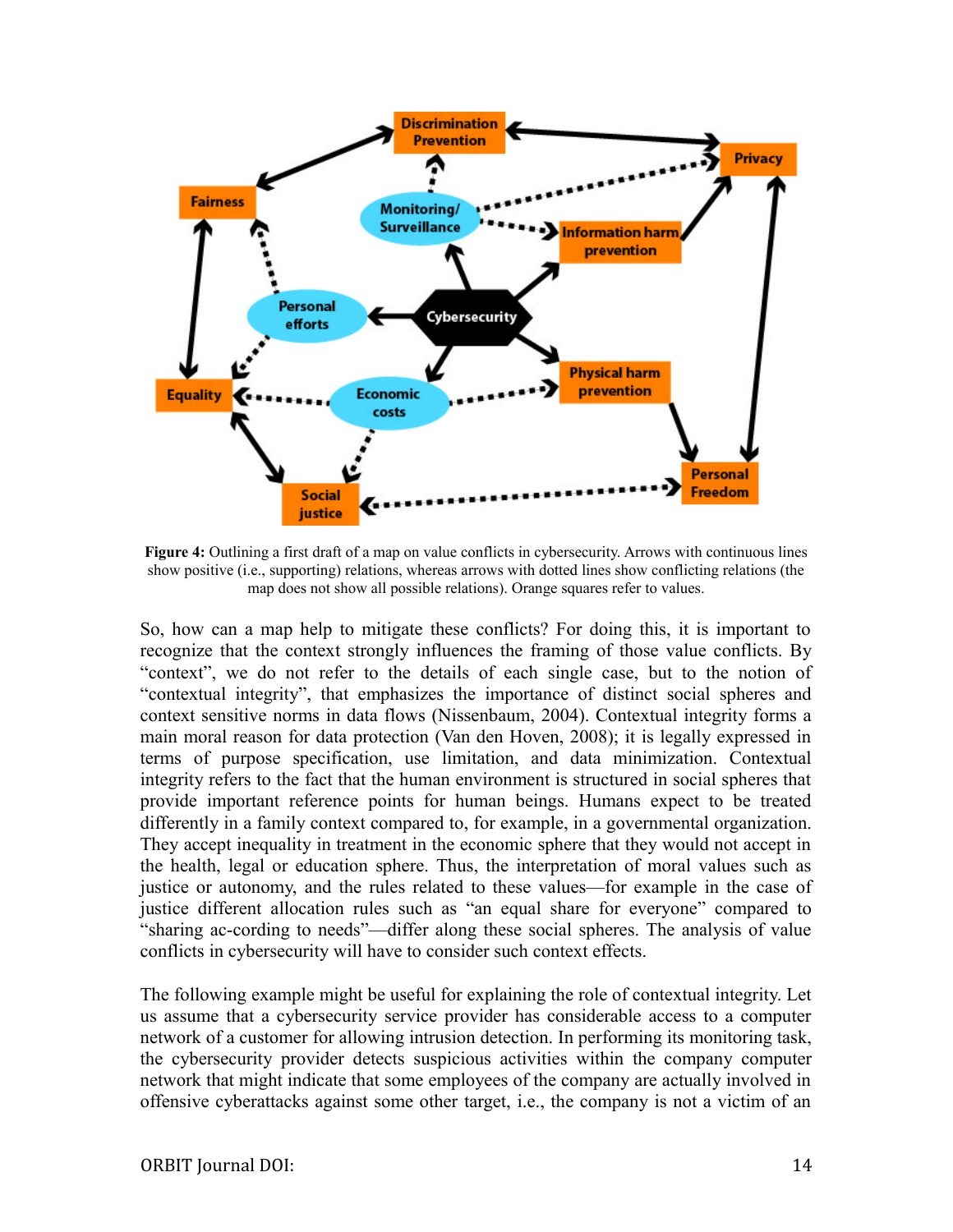external intrusion, but acts as an attacker towards third parties. What is the status of this information with respect to contextual integrity? At first sight, we are in a business context with a contractual obligation between the customer and the provider. Disclosing this information towards the customer is thus an obligation. The fact that employees of the companies themselves act as attackers, however, have implications that go beyond the business domain. One possibility is that the employer acts on behalf of the company in order to disturb the activities of a foreign company that practices industrial espionage. This "hacking back" would follow the conception of "self-defense" that might also morally justify offensive actions, but its legality is questionable (Lin, Allhoff, & Abney, 2014). The other possibility is that the employee acts on his own, e.g. he tries to hack into a governmental website of an oppressive state as a form of hacktivism. This is surely illegal with respect to the internal rules of the company, but let us assume that the person emigrated from this oppressive country and that some of his family still lives there. If the information about this hacking activity leaves the business context, the ethical problems aggravate. In the first case, by approaching jurisdiction, the case likely becomes public and a company that has a reputation of hacking back is likely to become an even more likely target, thus increasing the cybersecurity problem<sup>[17](#page-15-0)</sup>. In the second case, a risk of actual physical harm to third parties (the family of the offender) is risked. Thus, in either case, the ethical solution might be that this sensible information does not leave the business context. In the first case, the company could be informed by the security provider about the substantial risks "hacking back" actually involves, whereas in the second case, the employee could be internally sanctioned for his behavior without disclosing the reason. This example illustrates that getting an understanding on how the changing context influences the ethical valence of information is important to understand value conflicts in cybersecurity.

# **Conclusion**

In this contribution, we first demonstrated an (expected) growing importance of cybersecurity in general (measured by the number of publications) and an escalation in terms of describing the severity of the incidences (as increasingly war-like nowadays). We also found that the terminology of privacy still is the dominating ethical term in the debate, although there are indications that this is changing. By referring to exemplar cases, we found that—although cybersecurity has an ethical justification in terms of harm prevention—cybersecurity activities can induce conflicts with other values, some even counteracting the ethical legitimation of cybersecurity as such.

This work, however, should be seen as a preliminary result. First, because the quantitative analysis has pointed to some conflicting results that need further investigations—which is not easy given that the literature body is huge. Second, because the examples provided deserve a deeper normative analysis as done so far. Our draft of a value map requires more refinement. Furthermore, it should include a more intuitive way of visualizing the contextual aspects of possible conflicts. For doing this, we consider the framework of

<span id="page-15-0"></span><sup>17</sup> See: https://business.kaspersky.com/hacking-back-ii/4556/ - Accessed 02/02/2014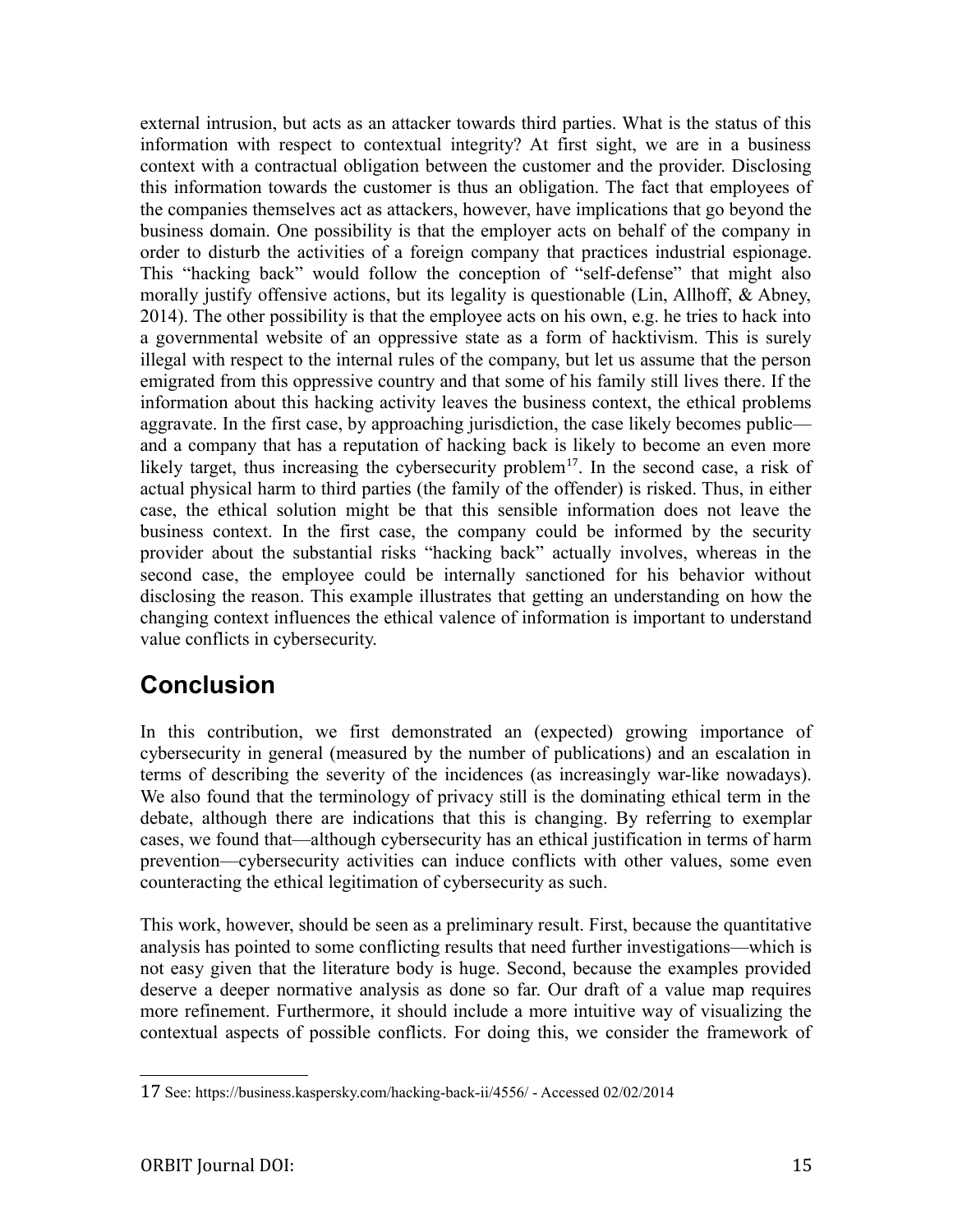contextual integrity as fruitful. However, more work is needed in order to explore this approach.

#### **Acknowledgement**

This project has received funding from the European Union's Horizon 2020 research and innovation programme under grant agreement No. 700540 and the Swiss State Secretariat for Education, Research and Innovation under contract number 16.0052-1.

## **References**

- Brey, P. (2007). Ethical Aspects of Information Security and Privacy. In M. J. Carey & S. Ceri (Eds.), *Security, Privacy and Trust in Modern Data Management* (pp. 21–36). Heidel-berg: Springer.
- Carroll, A. B. (1991). The pyramid of corporate social responsibility: Toward the moral management of organizational stakeholders. *Business Horizons*, *34*(14), 39–48.
- CSIS Center for Strategic and International Studies. (2014). Net Losses: Estimating the Global Cost of Cybercrime Economic impact of cybercrime II. Retrieved January 31, 2017, from http://www.mcafee.com/mx/resources/reports/rp-economic-impactcybercrime2.pdf
- Custers, H. M., Calders, T., Schermer, B. W., & Zarsky, T. Z. (2013). Discrimination and Privacy in the Information Society Berlin/London: Springer. In *Studies in Applied Philosophy, Epistemology and Rational Ethics* (Vol. 3). Berlin/London: Springer.
- Egelman, S., Herley, C., & van Oorschot, P. C. (2013). Markets for zero-day exploits: ethics and implications (pp. 41–46). ACM Press. https://doi.org/10.1145/2535813.2535818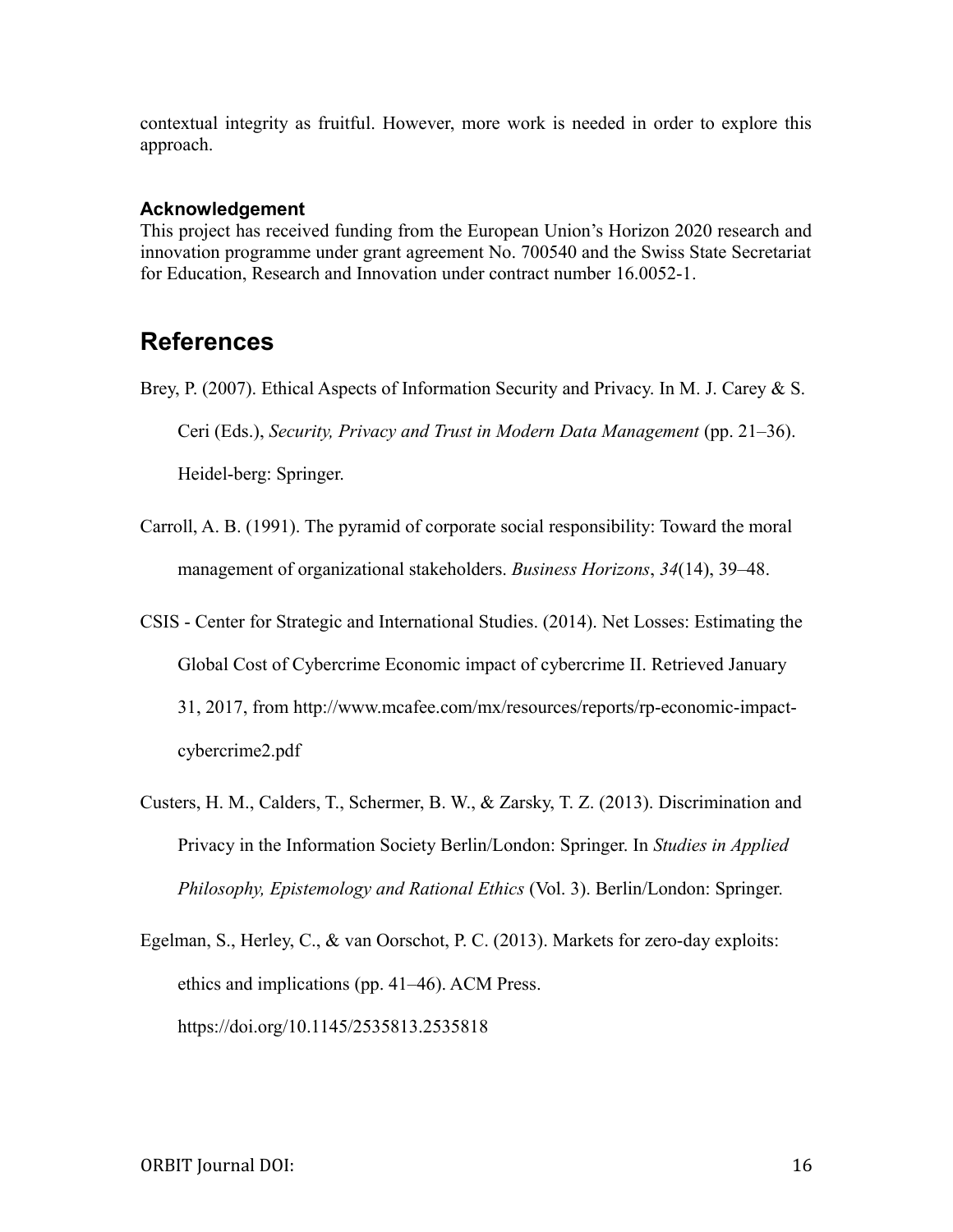- Elkington, J. (1997). *Cannibals with Forks. The Triple Bottom Line of 21st Century Business*. Mankato: Capston Publishing Ltd.
- Fox, D. (2010). Elektronische Gesundheitskarte. *Datenschutz Und Datensicherheit – DuD*, *34*(12), 844.
- Freeman, R. E. (1984). *Stakeholder management: A stakeholder approach*. Boston: Pitman.
- Friedman, M. (1970). The social responsibility of business is to increase its profits. *The New York Times Magazine*, *13*, 122–126.
- Friedman, M. (1982). *Capitalism and Freedom.* Chicago: The University of Chicago Press.
- Garvie, C., Bedoya, A. M., & Frankle, J. (2016). *The perpetual line-up. Unregulated police face recognition in America.* Georgetown Law Center on Privacy & Technology.
- Introna, L., & Wood, D. (2004). Picturing algorithmic surveillance: the politics of facial recognition systems. *Surveillance and Society*, *2*(2/3), 177–198.
- International Telecommunications Union. (2008). ITU-TX.1205: series X: data networks, open system communications and security: telecommunication security: overview of cybersecurity. Retrieved January 31, 2017, from https://www.itu.int/rec/T-REC-X.1205-200804-I
- Jürjens, J., & Rumm, R. (2008). Model-based Security Analysis of the German Health Card Architecture. *Methods of Information in Medicine*, *47*(5), 409–421.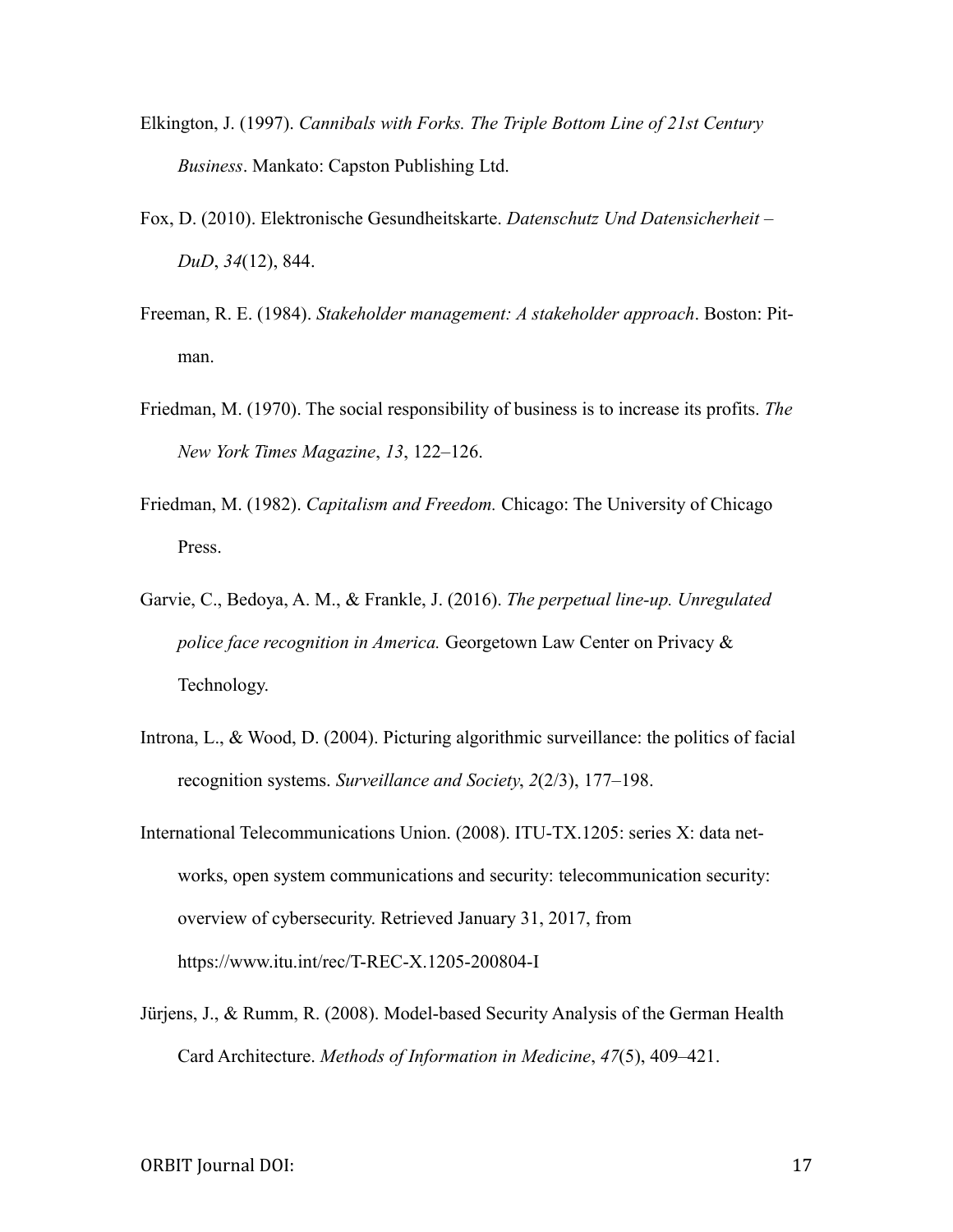- Klare, B. F., Burge, M. J., Klontz, J. C., Vorder Bruegge, R. W., & Jain, A. K. (2012). Face Recognition Performance: Role of Demographic Information. *IEEE Transactions on In-Formation Forensics and Security*, *7*(6), 1789–1801.
- Klimburg, A. (Ed.). (2012). *National cyber security framework manual.* NATO CCD COE Publications.
- Laur, A. (2015). Fear of e-Health Records implementation? *Medico-Legal Journal*, *83*(1), 34–39.
- Lin, P., Allhoff, F., & Abney, K. (2014). Is Warfare the Right Frame for the Cyber Debate? In L. Floridi & M. Taddeo (Eds.), *The Ethics of Information Warfare* (pp. 39–59). Berlin: Springer.
- Nissenbaum, H. (2004). Privacy as contextual integrity. *Washington Law Review*, *79*, 119–157.
- Pike, R. E. (2013). The "Ethics" of Teaching Ethical Hacking. *Journal of International Technology and Information Management*, *22*(4), 1–7.
- Rowe, N. C. (2008). Ethics of Cyber War Attacks. In L. Janczewski & A. Colarik (Eds.), *Cyber Warfare and Cyber Terrorism* (pp. 384–394). Hersey: Information Science Reference.
- Sunyaev, A., Leimeister, J. M., & Krcmar, H. (2010). Open Security Issues in German Healthcare Telematics (pp. 87–194). Presented at the Proceedings of the Third International Conference on Health Informatics (HealthInf 2010), Valencia/Spain.